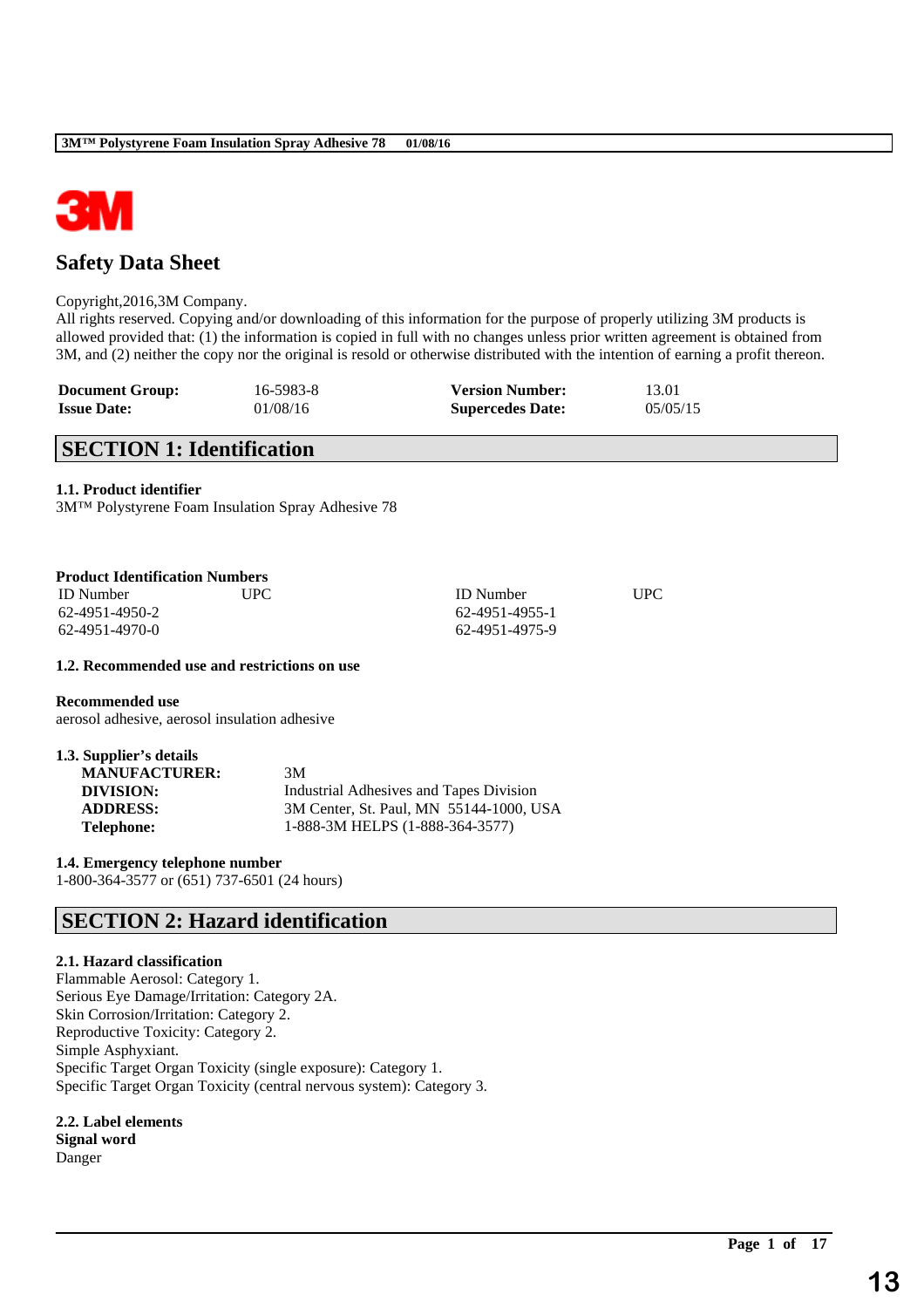### **Symbols**

Flame | Exclamation mark | Health Hazard |

#### **Pictograms**



**Hazard Statements** Extremely flammable aerosol.

Causes serious eye irritation. Causes skin irritation. May cause drowsiness or dizziness. Suspected of damaging fertility or the unborn child. May displace oxygen and cause rapid suffocation.

Causes damage to organs: cardiovascular system |

### **Precautionary Statements**

#### **Prevention:**

Obtain special instructions before use. Do not handle until all safety precautions have been read and understood. Keep away from heat/sparks/open flames/hot surfaces. - No smoking. Do not spray on an open flame or other ignition source. Pressurized container: Do not pierce or burn, even after use. Do not breathe dust/fume/gas/mist/vapors/spray. Use only outdoors or in a well-ventilated area. Wear protective gloves and eye/face protection. Do not eat, drink or smoke when using this product. Wash thoroughly after handling.

#### **Response:**

IF INHALED: Remove person to fresh air and keep comfortable for breathing. IF IN EYES: Rinse cautiously with water for several minutes. Remove contact lenses, if present and easy to do. Continue rinsing. If eye irritation persists: Get medical advice/attention. IF ON SKIN: Wash with plenty of soap and water. If skin irritation occurs: Get medical advice/attention. Take off contaminated clothing and wash it before reuse. IF exposed or concerned: Get medical advice/attention.

Specific treatment (see Notes to Physician on this label).

### **Storage:**

Protect from sunlight. Do not expose to temperatures exceeding 50C/122F. Keep container tightly closed. Store locked up in a well-ventilated place.

### **Disposal:**

Dispose of contents/container in accordance with applicable local/regional/national/international regulations.

\_\_\_\_\_\_\_\_\_\_\_\_\_\_\_\_\_\_\_\_\_\_\_\_\_\_\_\_\_\_\_\_\_\_\_\_\_\_\_\_\_\_\_\_\_\_\_\_\_\_\_\_\_\_\_\_\_\_\_\_\_\_\_\_\_\_\_\_\_\_\_\_\_\_\_\_\_\_\_\_\_\_\_\_\_\_\_\_\_\_

### **Notes to Physician:**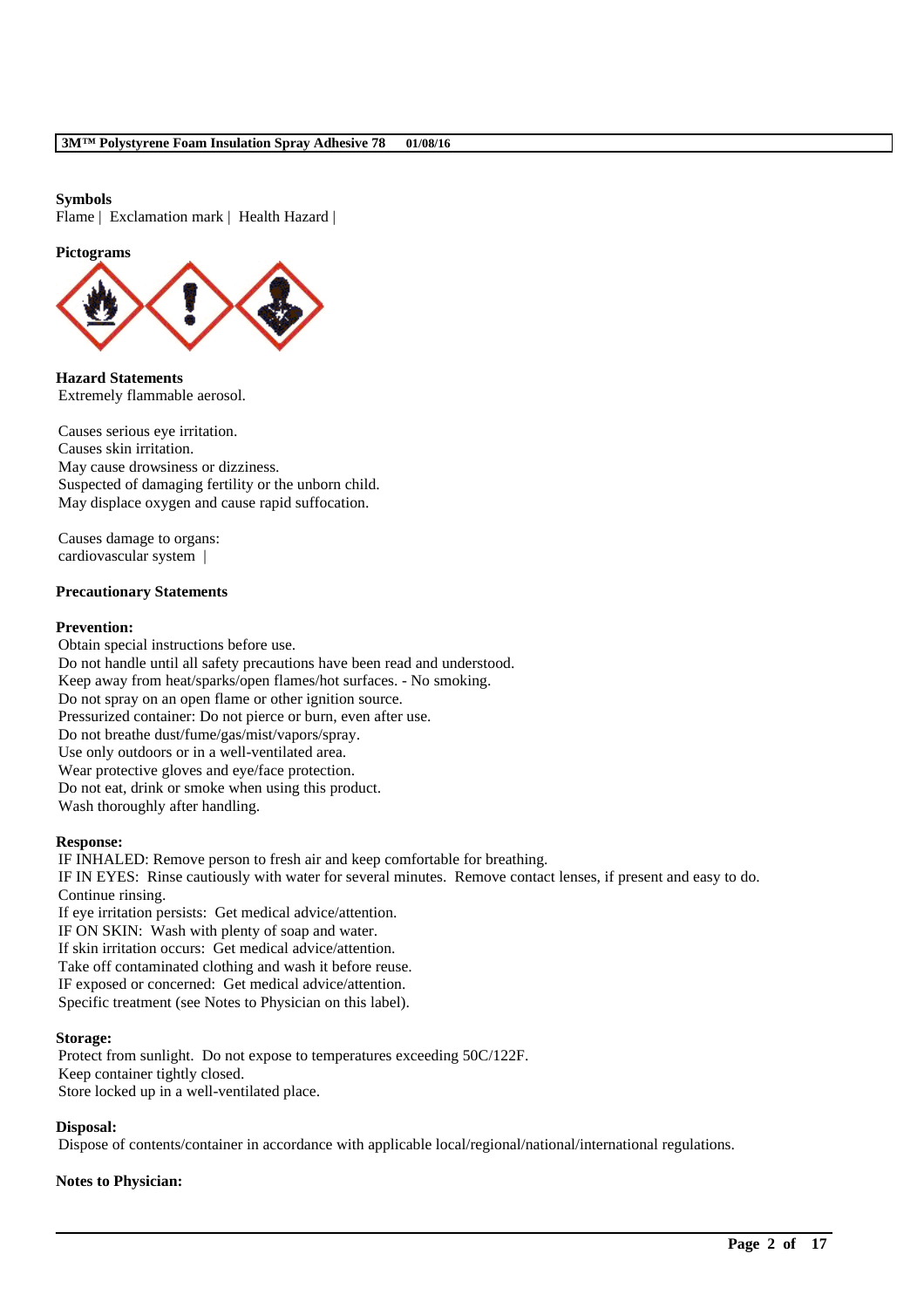Exposure may increase myocardial irritability. Do not administer sympathomimetic drugs unless absolutely necessary.

**2.3. Hazards not otherwise classified** None.

# **SECTION 3: Composition/information on ingredients**

| Ingredient                                               | <b>C.A.S. No.</b> | $%$ by Wt                |
|----------------------------------------------------------|-------------------|--------------------------|
| Dimethyl ether                                           | $115 - 10 - 6$    | 25 - 35 Trade Secret *   |
| Nonvolatile components (NJTS Reg. No. 04499600-<br>6463P | Trade Secret*     | 15 - 25 Trade Secret *   |
| 1,1-Difluoroethane                                       | $75 - 37 - 6$     | 10 - 20 Trade Secret *   |
| Cyclohexane                                              | 110-82-7          | 10 - 20 Trade Secret *   |
| Hydrotreated light naphtha (petroleum)                   | 64742-49-0        | 5 - 10 Trade Secret *    |
| $2,3$ -Dimethylbutane                                    | $79-29-8$         | 1 - 5 Trade Secret *     |
| 2-Methylpentane                                          | $107 - 83 - 5$    | 1 - 5 Trade Secret *     |
| 3-Methylpentane                                          | $96 - 14 - 0$     | 1 - 5 Trade Secret *     |
| Acetone                                                  | $67-64-1$         | 1 - 5 Trade Secret *     |
| Petroleum naphtha                                        | 64742-48-9        | 1 - 5 Trade Secret *     |
| Neohexane                                                | $75 - 83 - 2$     | $< 2.0$ Trade Secret $*$ |
| Hexane                                                   | 110-54-3          | $< 0.5$ Trade Secret $*$ |

NJTS or NJTSRN: New Jersey Trade Secret Registry Number.

\*The specific chemical identity and/or exact percentage (concentration) of this composition has been withheld as a trade secret.

# **SECTION 4: First aid measures**

### **4.1. Description of first aid measures**

### **Inhalation:**

Remove person to fresh air. Get medical attention.

### **Skin Contact:**

Immediately wash with soap and water. Remove contaminated clothing and wash before reuse. If signs/symptoms develop, get medical attention.

### **Eye Contact:**

Immediately flush with large amounts of water. Remove contact lenses if easy to do. Continue rinsing. Get medical attention.

### **If Swallowed:**

Rinse mouth. If you feel unwell, get medical attention.

### **4.2. Most important symptoms and effects, both acute and delayed**

See Section 11.1. Information on toxicological effects.

### **4.3. Indication of any immediate medical attention and special treatment required**

Exposure may increase myocardial irritability. Do not administer sympathomimetic drugs unless absolutely necessary.

\_\_\_\_\_\_\_\_\_\_\_\_\_\_\_\_\_\_\_\_\_\_\_\_\_\_\_\_\_\_\_\_\_\_\_\_\_\_\_\_\_\_\_\_\_\_\_\_\_\_\_\_\_\_\_\_\_\_\_\_\_\_\_\_\_\_\_\_\_\_\_\_\_\_\_\_\_\_\_\_\_\_\_\_\_\_\_\_\_\_

# **SECTION 5: Fire-fighting measures**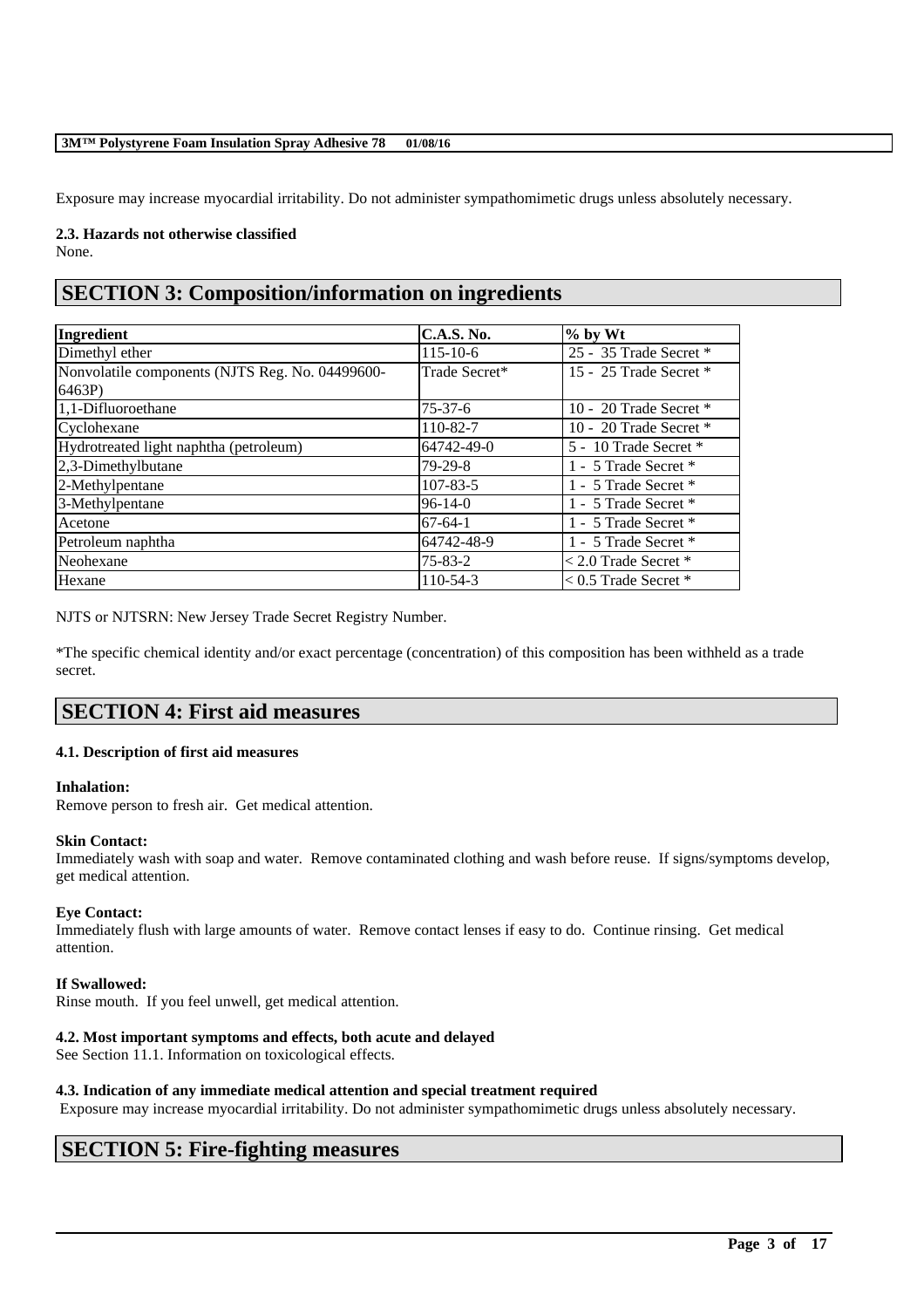### **5.1. Suitable extinguishing media**

In case of fire: Use a fire fighting agent suitable for ordinary combustible material such as water or foam to extinguish.

### **5.2. Special hazards arising from the substance or mixture**

Closed containers exposed to heat from fire may build pressure and explode.

### **Hazardous Decomposition or By-Products**

| Substance       | Condition         |
|-----------------|-------------------|
| Aldehydes       | During Combustion |
| Hydrocarbons    | During Combustion |
| Carbon monoxide | During Combustion |
| Carbon dioxide  | During Combustion |
|                 |                   |

### **5.3. Special protective actions for fire-fighters**

Water may not effectively extinguish fire; however, it should be used to keep fire-exposed containers and surfaces cool and prevent explosive rupture.

### **SECTION 6: Accidental release measures**

### **6.1. Personal precautions, protective equipment and emergency procedures**

Evacuate area. Keep away from heat/sparks/open flames/hot surfaces. - No smoking. Use only non-sparking tools. Ventilate the area with fresh air. Warning! A motor could be an ignition source and could cause flammable gases or vapors in the spill area to burn or explode. Refer to other sections of this SDS for information regarding physical and health hazards, respiratory protection, ventilation, and personal protective equipment.

### **6.2. Environmental precautions**

Avoid release to the environment. For larger spills, cover drains and build dikes to prevent entry into sewer systems or bodies of water.

### **6.3. Methods and material for containment and cleaning up**

If possible, seal leaking container. Place leaking containers in a well-ventilated area, preferably an operating exhaust hood, or if necessary outdoors on an impermeable surface until appropriate packaging for the leaking container or its contents is available. Contain spill. Collect as much of the spilled material as possible using non-sparking tools. Place in a metal container approved for transportation by appropriate authorities. Clean up residue with an appropriate solvent selected by a qualified and authorized person. Ventilate the area with fresh air. Read and follow safety precautions on the solvent label and SDS. Seal the container. Dispose of collected material as soon as possible.

## **SECTION 7: Handling and storage**

### **7.1. Precautions for safe handling**

For industrial or professional use only. Do not handle until all safety precautions have been read and understood. Keep away from heat/sparks/open flames/hot surfaces. - No smoking. Do not spray on an open flame or other ignition source. Do not pierce or burn, even after use. Do not breathe dust/fume/gas/mist/vapors/spray. Do not get in eyes, on skin, or on clothing. Do not eat, drink or smoke when using this product. Wash thoroughly after handling. Avoid release to the environment. Avoid contact with oxidizing agents (eg. chlorine, chromic acid etc.) Use personal protective equipment (gloves, respirators, etc.) as required.

### **7.2. Conditions for safe storage including any incompatibilities**

Store in a well-ventilated place. Keep container tightly closed. Protect from sunlight. Do not expose to temperatures exceeding 50C/122F. Store away from heat. Store away from acids. Store away from oxidizing agents.

\_\_\_\_\_\_\_\_\_\_\_\_\_\_\_\_\_\_\_\_\_\_\_\_\_\_\_\_\_\_\_\_\_\_\_\_\_\_\_\_\_\_\_\_\_\_\_\_\_\_\_\_\_\_\_\_\_\_\_\_\_\_\_\_\_\_\_\_\_\_\_\_\_\_\_\_\_\_\_\_\_\_\_\_\_\_\_\_\_\_

## **SECTION 8: Exposure controls/personal protection**

### **8.1. Control parameters**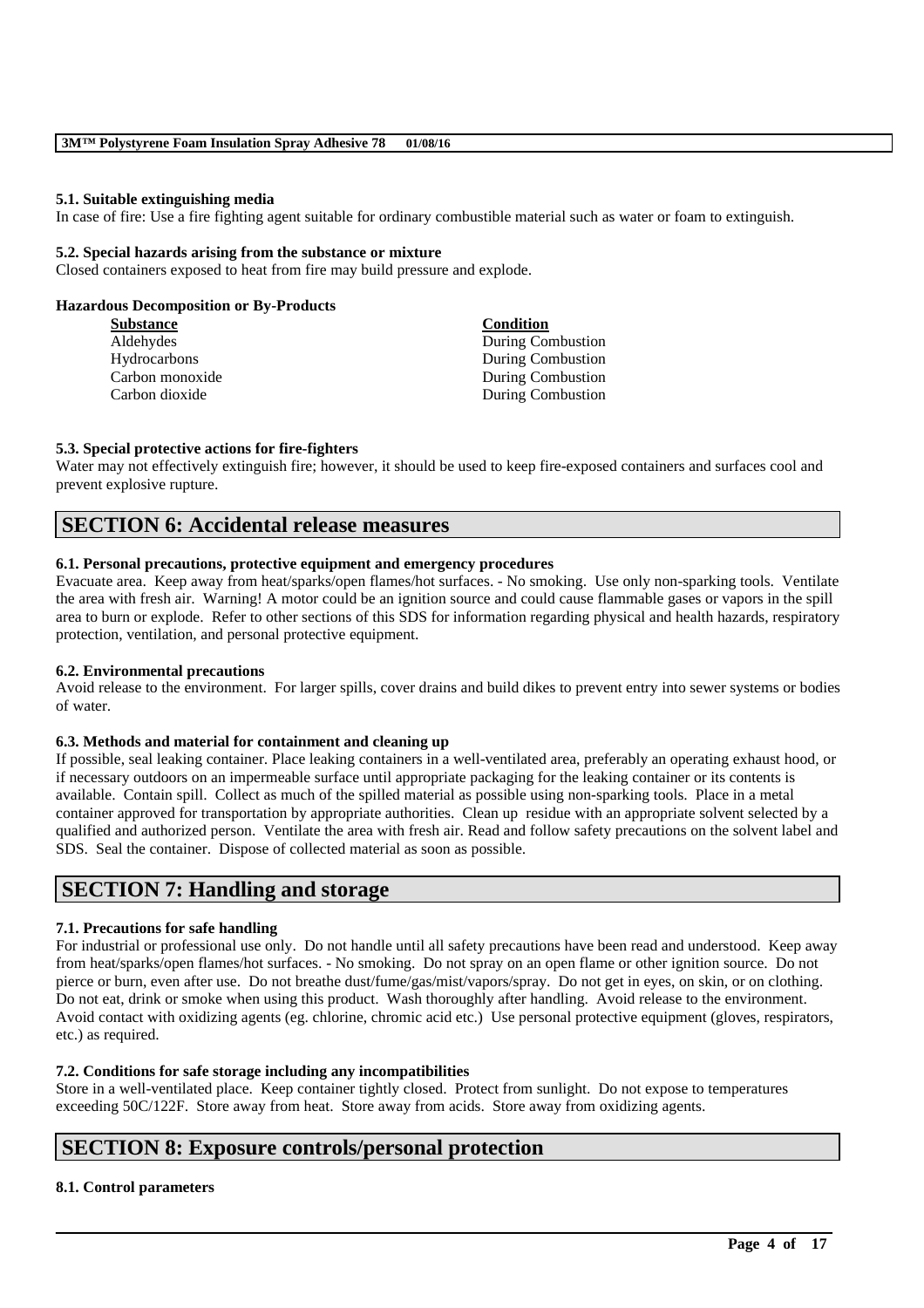### **Occupational exposure limits**

If a component is disclosed in section 3 but does not appear in the table below, an occupational exposure limit is not available for the component.

| Ingredient                 | <b>C.A.S. No.</b> | <b>Agency</b> | Limit type                                         | <b>Additional Comments</b> |
|----------------------------|-------------------|---------------|----------------------------------------------------|----------------------------|
| 2-Methylpentane            | $107 - 83 - 5$    | <b>ACGIH</b>  | TWA:500 ppm;STEL:1000                              |                            |
|                            |                   |               | ppm                                                |                            |
| Hexane                     | 110-54-3          | <b>ACGIH</b>  | TWA:50 ppm                                         | <b>Skin Notation</b>       |
| Hexane                     | $110-54-3$        | <b>OSHA</b>   | TWA:1800 mg/m3(500 ppm)                            |                            |
| Cyclohexane                | 110-82-7          | <b>ACGIH</b>  | $TWA:100$ ppm                                      |                            |
| Cyclohexane                | 110-82-7          | <b>OSHA</b>   | TWA:1050 mg/m3(300 ppm)                            |                            |
| Dimethyl ether             | $115 - 10 - 6$    | <b>AIHA</b>   | TWA:1880 mg/m3(1000 ppm)                           |                            |
| Dimethyl ether             | $115 - 10 - 6$    | <b>CMRG</b>   | TWA:1000 ppm                                       |                            |
| Petroleum naphtha          | 64742-48-9        | Manufacturer  | $TWA:100$ ppm                                      |                            |
|                            |                   | determined    |                                                    |                            |
| Hydrotreated light naphtha | 64742-49-0        | <b>CMRG</b>   | TWA:50 ppm                                         |                            |
| (petroleum)                |                   |               |                                                    |                            |
| Acetone                    | $67-64-1$         | <b>ACGIH</b>  | TWA:250 ppm;STEL:500 ppm   A4: Not class. as human |                            |
|                            |                   |               |                                                    | carcin                     |
| Acetone                    | $67-64-1$         | <b>OSHA</b>   | TWA:2400 mg/m3(1000 ppm)                           |                            |
| 1,1-Difluoroethane         | $75 - 37 - 6$     | <b>AIHA</b>   | $TWA:2700$ mg/m $3(1000$ ppm)                      |                            |
| 1,1-Difluoroethane         | $75 - 37 - 6$     | <b>CMRG</b>   | TWA:1000 ppm                                       |                            |
| Neohexane                  | 75-83-2           | <b>ACGIH</b>  | TWA:500 ppm;STEL:1000                              |                            |
|                            |                   |               | ppm                                                |                            |
| 2,3-Dimethylbutane         | 79-29-8           | <b>ACGIH</b>  | TWA:500 ppm;STEL:1000                              |                            |
|                            |                   |               | ppm                                                |                            |
| 3-Methylpentane            | $96-14-0$         | <b>ACGIH</b>  | TWA:500 ppm;STEL:1000                              |                            |
|                            |                   |               | ppm                                                |                            |

ACGIH : American Conference of Governmental Industrial Hygienists

AIHA : American Industrial Hygiene Association

CMRG : Chemical Manufacturer's Recommended Guidelines

OSHA : United States Department of Labor - Occupational Safety and Health Administration

TWA: Time-Weighted-Average

STEL: Short Term Exposure Limit

CEIL: Ceiling

#### **8.2. Exposure controls**

### **8.2.1. Engineering controls**

Do not remain in area where available oxygen may be reduced. Use general dilution ventilation and/or local exhaust ventilation to control airborne exposures to below relevant Exposure Limits and/or control dust/fume/gas/mist/vapors/spray. If ventilation is not adequate, use respiratory protection equipment.

### **8.2.2. Personal protective equipment (PPE)**

### **Eye/face protection**

Select and use eye/face protection to prevent contact based on the results of an exposure assessment. The following eye/face protection(s) are recommended: Indirect Vented Goggles

### **Skin/hand protection**

Select and use gloves and/or protective clothing approved to relevant local standards to prevent skin contact based on the results of an exposure assessment. Selection should be based on use factors such as exposure levels, concentration of the substance or mixture, frequency and duration, physical challenges such as temperature extremes, and other use conditions. Consult with your glove and/or protective clothing manufacturer for selection of appropriate compatible gloves/protective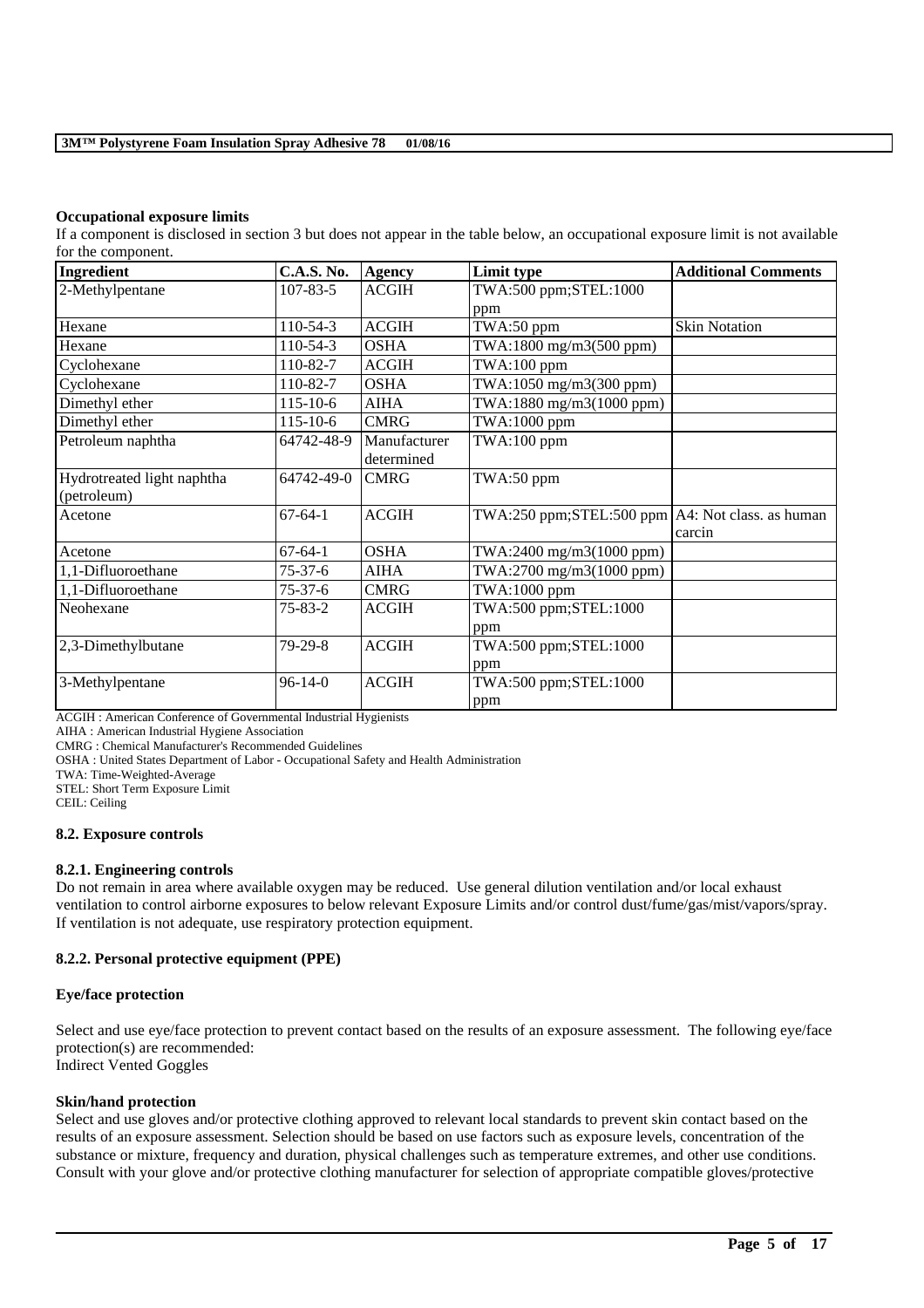clothing.

Gloves made from the following material(s) are recommended: Fluoroelastomer Nitrile Rubber

### **Respiratory protection**

An exposure assessment may be needed to decide if a respirator is required. If a respirator is needed, use respirators as part of a full respiratory protection program. Based on the results of the exposure assessment, select from the following respirator type(s) to reduce inhalation exposure:

Half facepiece or full facepiece supplied-air respirator

Organic vapor respirators may have short service life.

For questions about suitability for a specific application, consult with your respirator manufacturer.

## **SECTION 9: Physical and chemical properties**

### **9.1. Information on basic physical and chemical properties**

| <b>General Physical Form:</b>          | Liquid                                                            |
|----------------------------------------|-------------------------------------------------------------------|
| <b>Specific Physical Form:</b>         | Aerosol                                                           |
| Odor, Color, Grade:                    | clear, sweet fruity odor                                          |
| Odor threshold                         | No Data Available                                                 |
| pH                                     | No Data Available                                                 |
| <b>Melting point</b>                   | No Data Available                                                 |
| <b>Flash Point</b>                     | -50 °F [ <i>Test Method:</i> Tagliabue Closed Cup]                |
| <b>Evaporation rate</b>                | 1.9 [ $RefStd: ETHER=1$ ]                                         |
| Flammability (solid, gas)              | Not Applicable                                                    |
| <b>Flammable Limits(LEL)</b>           | No Data Available                                                 |
| <b>Flammable Limits(UEL)</b>           | No Data Available                                                 |
| <b>Vapor Density</b>                   | $>=2.57$ [ <i>Ref Std: AIR=1</i> ]                                |
| <b>Density</b>                         | $0.761$ g/ml                                                      |
| <b>Specific Gravity</b>                | 0.761 [ <i>Ref Std:</i> WATER=1]                                  |
| <b>Solubility in Water</b>             | Nil                                                               |
| Solubility- non-water                  | No Data Available                                                 |
| Partition coefficient: n-octanol/water | No Data Available                                                 |
| <b>Autoignition temperature</b>        | No Data Available                                                 |
| <b>Decomposition temperature</b>       | No Data Available                                                 |
| <b>Viscosity</b>                       | Not Applicable                                                    |
| <b>Hazardous Air Pollutants</b>        | <= 0.4 % weight [Test Method: Calculated]                         |
| <b>Volatile Organic Compounds</b>      | <=493 g/l [Test Method: calculated SCAQMD rule 443.1]             |
|                                        | [ <i>Details:</i> Material VOC]                                   |
| <b>Volatile Organic Compounds</b>      | $\leq$ =64.8 % [ <i>Test Method:</i> calculated per CARB title 2] |

# **SECTION 10: Stability and reactivity**

### **10.1. Reactivity**

This material may be reactive with certain agents under certain conditions - see the remaining headings in this section.

\_\_\_\_\_\_\_\_\_\_\_\_\_\_\_\_\_\_\_\_\_\_\_\_\_\_\_\_\_\_\_\_\_\_\_\_\_\_\_\_\_\_\_\_\_\_\_\_\_\_\_\_\_\_\_\_\_\_\_\_\_\_\_\_\_\_\_\_\_\_\_\_\_\_\_\_\_\_\_\_\_\_\_\_\_\_\_\_\_\_

### **10.2. Chemical stability**

Stable.

### **10.3. Possibility of hazardous reactions**

Hazardous polymerization will not occur.

### **10.4. Conditions to avoid**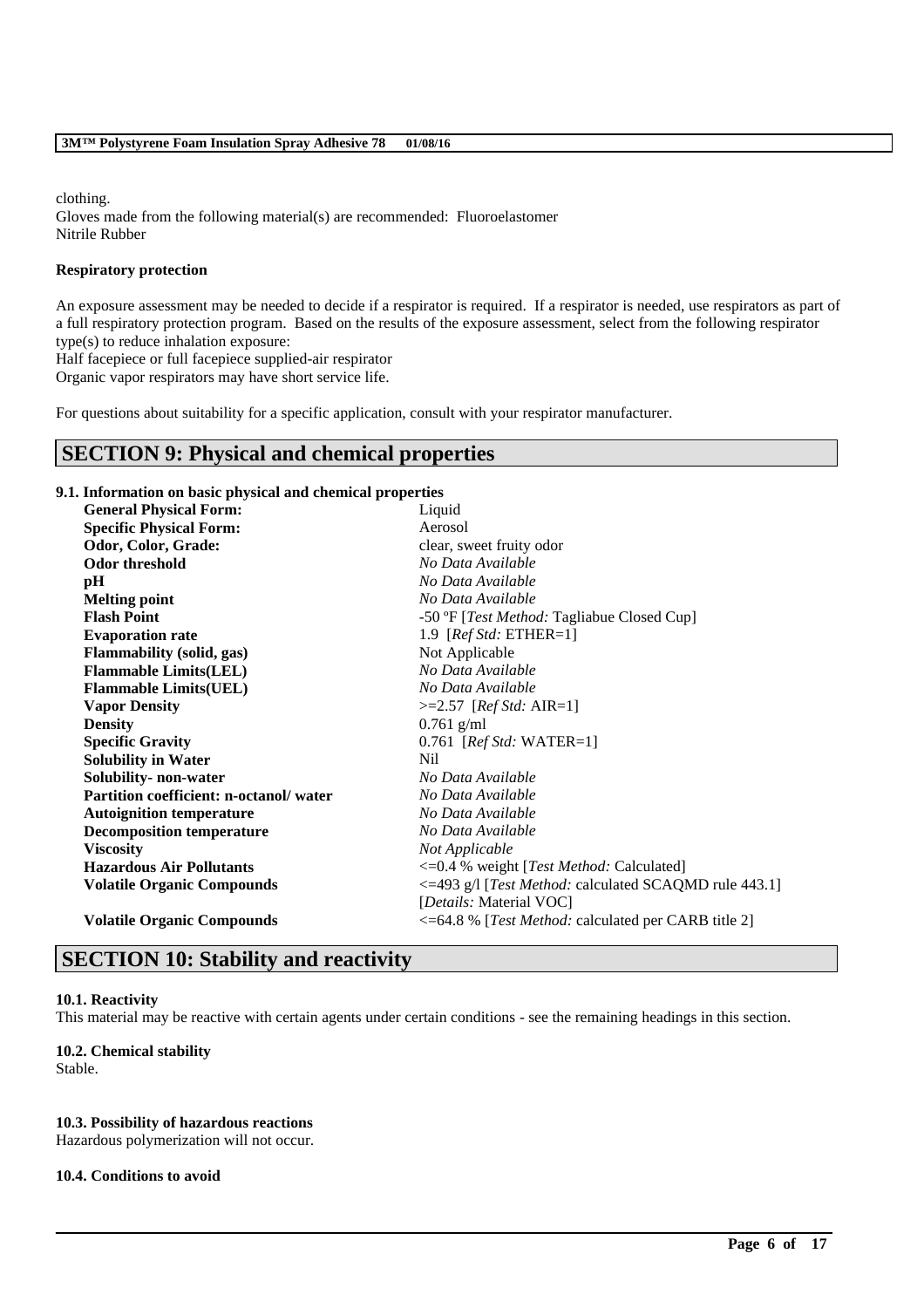Heat

### **10.5. Incompatible materials** Strong oxidizing agents

### **10.6. Hazardous decomposition products Substance Condition**

None known.

Refer to section 5.2 for hazardous decomposition products during combustion.

# **SECTION 11: Toxicological information**

**The information below may not be consistent with the material classification in Section 2 if specific ingredient classifications are mandated by a competent authority. In addition, toxicological data on ingredients may not be reflected in the material classification and/or the signs and symptoms of exposure, because an ingredient may be present below the threshold for labeling, an ingredient may not be available for exposure, or the data may not be relevant to the material as a whole.**

**11.1. Information on Toxicological effects**

**Signs and Symptoms of Exposure**

### **Based on test data and/or information on the components, this material may produce the following health effects:**

### **Inhalation:**

Intentional concentration and inhalation may be harmful or fatal.

Simple Asphyxiation: Signs/symptoms may include increased heart rate, rapid respirations, drowsiness, headache, incoordination, altered judgement, nausea, vomiting, lethargy, seizures, coma, and may be fatal.

Respiratory Tract Irritation: Signs/symptoms may include cough, sneezing, nasal discharge, headache, hoarseness, and nose and throat pain.

May cause additional health effects (see below).

### **Skin Contact:**

Skin Irritation: Signs/symptoms may include localized redness, swelling, itching, dryness, cracking, blistering, and pain.

### **Eye Contact:**

Severe Eye Irritation: Signs/symptoms may include significant redness, swelling, pain, tearing, cloudy appearance of the cornea, and impaired vision.

### **Ingestion:**

Gastrointestinal Irritation: Signs/symptoms may include abdominal pain, stomach upset, nausea, vomiting and diarrhea.

May cause additional health effects (see below).

### **Additional Health Effects:**

### **Single exposure may cause target organ effects:**

Central Nervous System (CNS) Depression: Signs/symptoms may include headache, dizziness, drowsiness, incoordination, nausea, slowed reaction time, slurred speech, giddiness, and unconsciousness.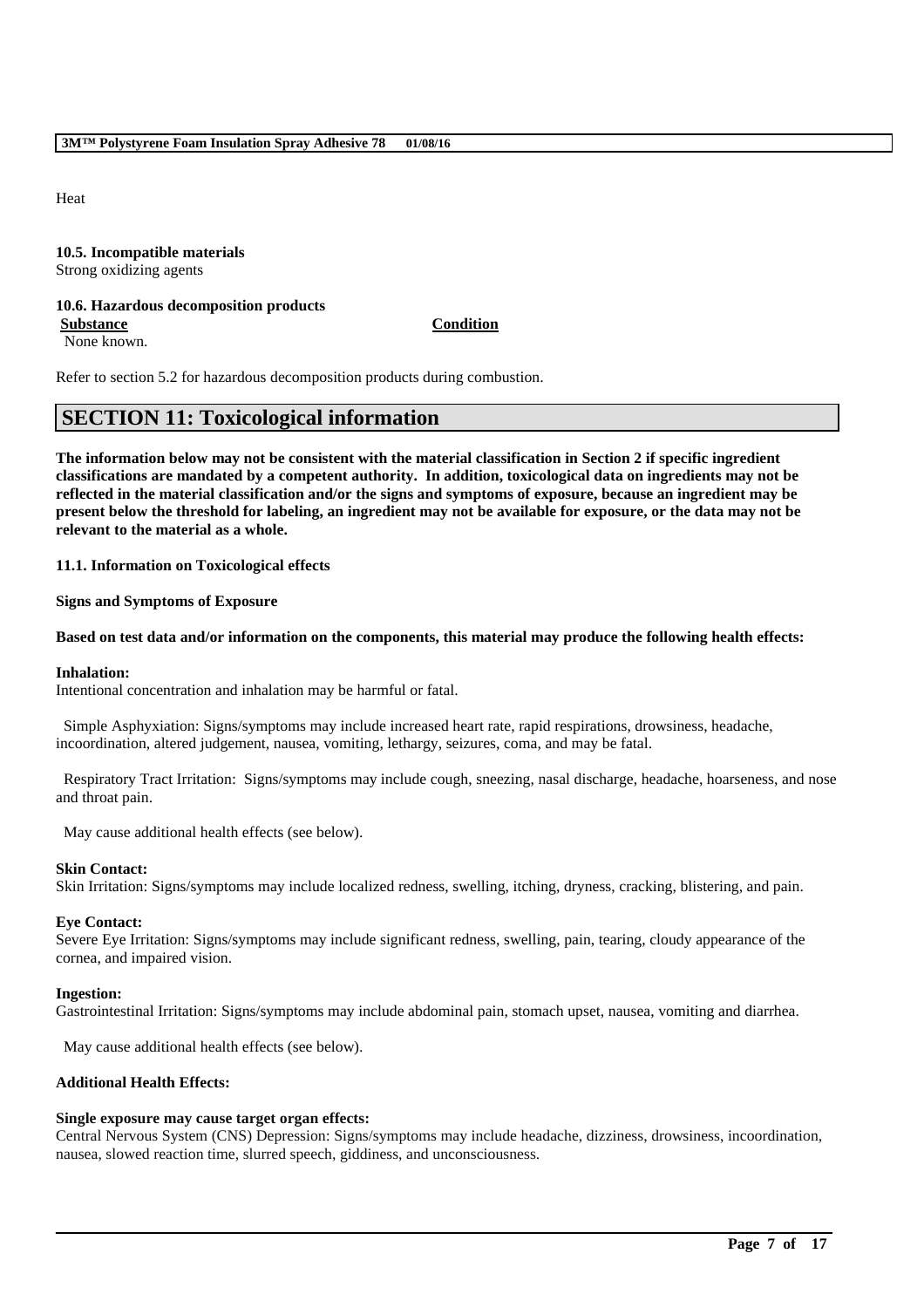Single exposure, above recommended guidelines, may cause:

Cardiac Sensitization: Signs/symptoms may include irregular heartbeat (arrhythmia), faintness, chest pain, and may be fatal.

### **Reproductive/Developmental Toxicity:**

Contains a chemical or chemicals which can cause birth defects or other reproductive harm.

### **Toxicological Data**

If a component is disclosed in section 3 but does not appear in a table below, either no data are available for that endpoint or the data are not sufficient for classification.

### **Acute Toxicity**

| Name                                                  | Route                         | <b>Species</b>   | Value                                           |
|-------------------------------------------------------|-------------------------------|------------------|-------------------------------------------------|
| Overall product                                       | Inhalation-<br>Vapor $(4 hr)$ |                  | No data available; calculated ATE > 50 mg/l     |
| Overall product                                       | Ingestion                     |                  | No data available; calculated ATE > 5,000 mg/kg |
| Dimethyl ether                                        | Inhalation-                   | Rat              | LC50 164,000 ppm                                |
|                                                       | Gas $(4)$                     |                  |                                                 |
|                                                       | hours)                        |                  |                                                 |
| Cyclohexane                                           | Dermal                        | Rat              | $LD50 > 2,000$ mg/kg                            |
| Cyclohexane                                           | Inhalation-                   | Rat              | $LC50 > 32.9$ mg/l                              |
|                                                       | Vapor (4                      |                  |                                                 |
|                                                       | hours)                        | Rat              |                                                 |
| Cyclohexane<br>1.1-Difluoroethane                     | Ingestion<br>Inhalation-      | Rat              | LD50 6,200 mg/kg<br>$LC50 > 437,000$ ppm        |
|                                                       | Gas (4                        |                  |                                                 |
|                                                       | hours)                        |                  |                                                 |
| 1,1-Difluoroethane                                    | Ingestion                     | Rat              | $LD50 > 1,500$ mg/kg                            |
| Hydrotreated light naphtha (petroleum)                | Dermal                        | Rabbit           | $LD50 > 3,160$ mg/kg                            |
| Hydrotreated light naphtha (petroleum)                | Inhalation-                   | Rat              | $LC50 > 14.7$ mg/l                              |
|                                                       | Vapor (4                      |                  |                                                 |
|                                                       | hours)                        |                  |                                                 |
| Hydrotreated light naphtha (petroleum)                | Ingestion                     | Rat              | $LD50 > 5,000$ mg/kg                            |
| 2-Methylpentane                                       | Dermal                        |                  | LD50 estimated to be $> 5,000$ mg/kg            |
| 2-Methylpentane                                       | Inhalation-                   |                  | LC50 estimated to be $> 50$ mg/l                |
|                                                       | Vapor                         |                  |                                                 |
| 2-Methylpentane                                       | Ingestion                     |                  | LD50 estimated to be $> 5,000$ mg/kg            |
| Petroleum naphtha                                     | Inhalation-                   |                  | LC50 estimated to be 20 - 50 mg/l               |
|                                                       | Vapor                         |                  |                                                 |
| Petroleum naphtha                                     | Dermal                        | Rabbit           | $LD50 > 3,000$ mg/kg                            |
| Petroleum naphtha                                     | Ingestion                     | Rat              | $LD50 > 5,000$ mg/kg                            |
| 3-Methylpentane                                       | Dermal                        |                  | LD50 estimated to be $> 5,000$ mg/kg            |
| 3-Methylpentane                                       | Inhalation-                   |                  | LC50 estimated to be $> 50$ mg/l                |
| 3-Methylpentane                                       | Vapor<br>Ingestion            |                  | LD50 estimated to be $> 5,000$ mg/kg            |
|                                                       |                               |                  |                                                 |
| Nonvolatile components (NJTS Reg. No. 04499600-6463P) | Dermal                        | Not<br>available | $LD50 > 2,000$ mg/kg                            |
| Nonvolatile components (NJTS Reg. No. 04499600-6463P) | Ingestion                     | <b>Not</b>       | $LD50 > 2,000$ mg/kg                            |
|                                                       |                               | available        |                                                 |
| Acetone                                               | Dermal                        | Rabbit           | $LD50 > 15,688$ mg/kg                           |
| Acetone                                               | Inhalation-                   | Rat              | LC50 76 mg/l                                    |
|                                                       | Vapor (4                      |                  |                                                 |
|                                                       | hours)                        |                  |                                                 |
| Acetone                                               | Ingestion                     | Rat              | LD50 5,800 mg/kg                                |
| 2,3-Dimethylbutane                                    | Dermal                        |                  | LD50 estimated to be $> 5,000$ mg/kg            |
| 2,3-Dimethylbutane                                    | Inhalation-                   |                  | LC50 estimated to be $> 50$ mg/l                |
|                                                       | Vapor                         |                  |                                                 |
| 2,3-Dimethylbutane                                    | Ingestion                     |                  | LD50 estimated to be $> 5,000$ mg/kg            |
| Neohexane                                             | Dermal                        |                  | LD50 estimated to be $> 5,000$ mg/kg            |
| Neohexane                                             | Inhalation-                   |                  | LC50 estimated to be $> 50$ mg/l                |
|                                                       | Vapor                         |                  |                                                 |
| Neohexane                                             | Ingestion                     |                  | LD50 estimated to be $> 5,000$ mg/kg            |
| Hexane                                                | Dermal                        | Rabbit           | $LD50 > 2,000$ mg/kg                            |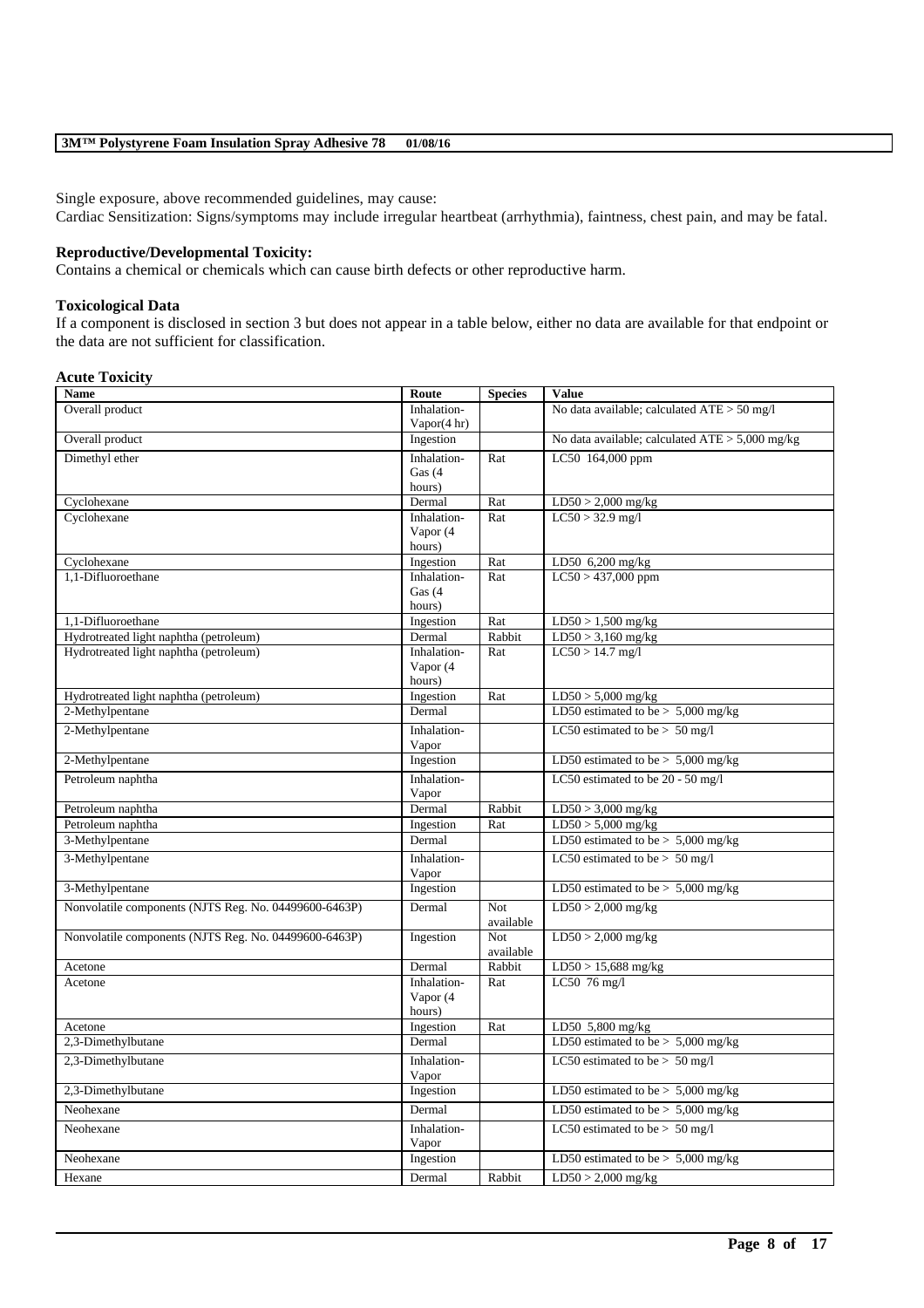| Hexane           | Inhalation- | Rat | LC50 $170 \text{ mg/l}$ |
|------------------|-------------|-----|-------------------------|
|                  | Vapor (4    |     |                         |
|                  | hours)      |     |                         |
| Hexane           | Ingestion   | Rat | $LD50 > 28,700$ mg/kg   |
| $\sim$ $ -$<br>. |             |     |                         |

 $\overline{ATE}$  = acute toxicity estimate

### **Skin Corrosion/Irritation**

| <b>Name</b>                                           | <b>Species</b> | <b>Value</b>              |
|-------------------------------------------------------|----------------|---------------------------|
|                                                       |                |                           |
| Cyclohexane                                           | Rabbit         | Mild irritant             |
| Hydrotreated light naphtha (petroleum)                | Rabbit         | Irritant                  |
| 2-Methylpentane                                       | Professio      | Mild irritant             |
|                                                       | nal            |                           |
|                                                       | judgeme        |                           |
|                                                       | nt             |                           |
| Petroleum naphtha                                     | Rabbit         | Irritant                  |
| 3-Methylpentane                                       | Professio      | Mild irritant             |
|                                                       | nal            |                           |
|                                                       | judgeme        |                           |
|                                                       | nt             |                           |
| Nonvolatile components (NJTS Reg. No. 04499600-6463P) | Professio      | No significant irritation |
|                                                       | nal            |                           |
|                                                       | judgeme        |                           |
|                                                       | nt             |                           |
| Acetone                                               | Mouse          | Minimal irritation        |
| 2,3-Dimethylbutane                                    | Professio      | Mild irritant             |
|                                                       | nal            |                           |
|                                                       | judgeme        |                           |
|                                                       | nt             |                           |
| Neohexane                                             | Professio      | Mild irritant             |
|                                                       | nal            |                           |
|                                                       | judgeme        |                           |
|                                                       | nt             |                           |
| Hexane                                                | Human          | Mild irritant             |
|                                                       | and            |                           |
|                                                       | animal         |                           |

# **Serious Eye Damage/Irritation**

| <b>Name</b>                                           | <b>Species</b> | <b>Value</b>              |
|-------------------------------------------------------|----------------|---------------------------|
|                                                       |                |                           |
| Cyclohexane                                           | Rabbit         | Mild irritant             |
| Hydrotreated light naphtha (petroleum)                | Rabbit         | Mild irritant             |
| 2-Methylpentane                                       | Professio      | Moderate irritant         |
|                                                       | nal            |                           |
|                                                       | judgeme        |                           |
|                                                       | nt             |                           |
| Petroleum naphtha                                     | Rabbit         | No significant irritation |
| 3-Methylpentane                                       | Professio      | Moderate irritant         |
|                                                       | nal            |                           |
|                                                       | judgeme        |                           |
|                                                       | nt             |                           |
| Nonvolatile components (NJTS Reg. No. 04499600-6463P) | Professio      | No significant irritation |
|                                                       | nal            |                           |
|                                                       | judgeme        |                           |
|                                                       | nt             |                           |
| Acetone                                               | Rabbit         | Severe irritant           |
| 2,3-Dimethylbutane                                    | Professio      | Moderate irritant         |
|                                                       | nal            |                           |
|                                                       | judgeme        |                           |
|                                                       | nt             |                           |
| Neohexane                                             | Professio      | Moderate irritant         |
|                                                       | nal            |                           |
|                                                       | judgeme        |                           |
|                                                       | nt             |                           |
| Hexane                                                | Rabbit         | Mild irritant             |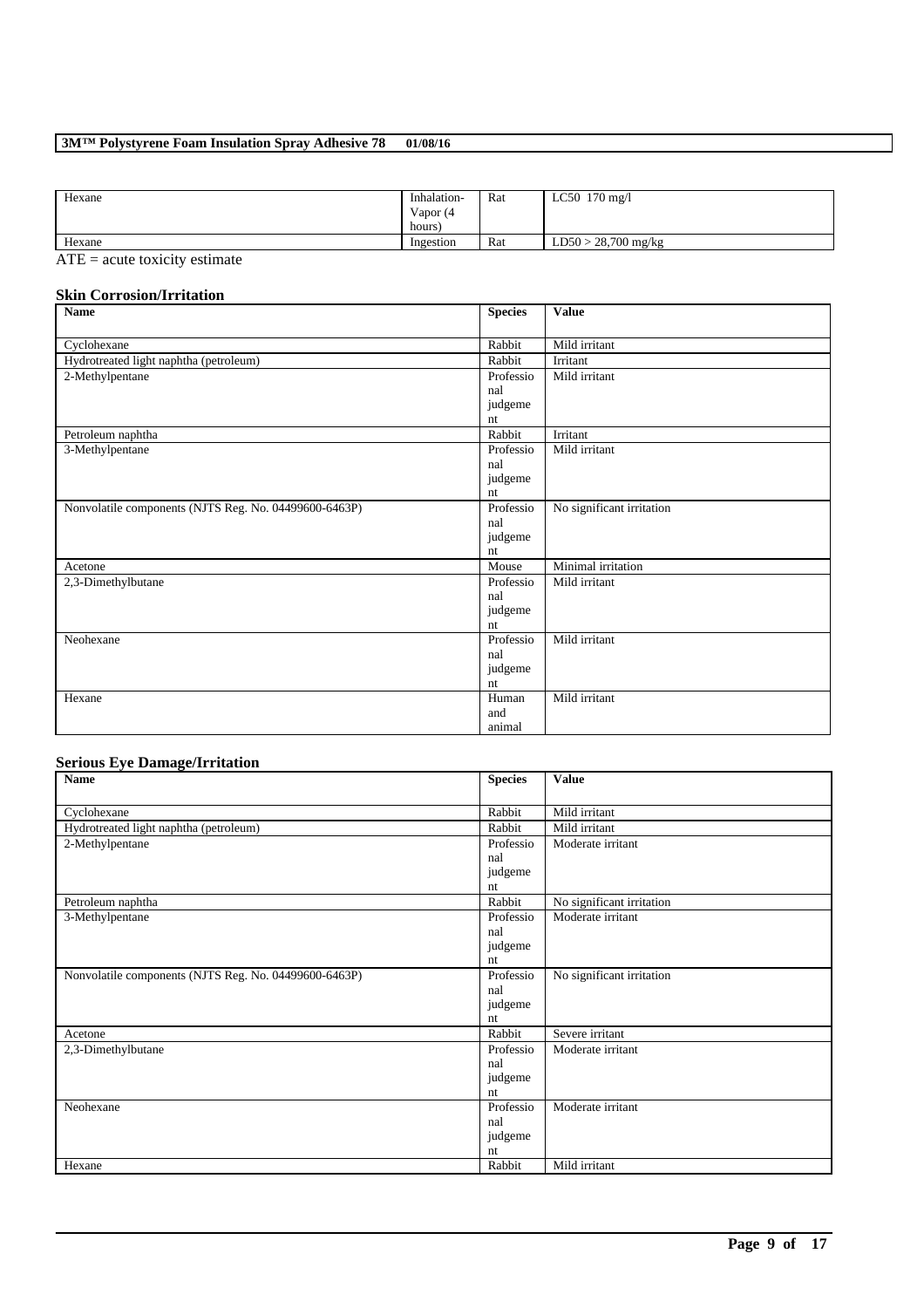### **Skin Sensitization**

| <b>Name</b>                                           | <b>Species</b> | <b>Value</b>    |
|-------------------------------------------------------|----------------|-----------------|
| Hydrotreated light naphtha (petroleum)                | Guinea         | Not sensitizing |
|                                                       | pig            |                 |
| Petroleum naphtha                                     | Guinea         | Not sensitizing |
|                                                       | pig            |                 |
| Nonvolatile components (NJTS Reg. No. 04499600-6463P) |                | Not sensitizing |
| Hexane                                                | Human          | Not sensitizing |

### **Respiratory Sensitization**

For the component/components, either no data are currently available or the data are not sufficient for classification.

### **Germ Cell Mutagenicity**

| <b>Name</b>                            | Route    | <b>Value</b>                                                                    |
|----------------------------------------|----------|---------------------------------------------------------------------------------|
|                                        |          |                                                                                 |
| Dimethyl ether                         | In Vitro | Not mutagenic                                                                   |
| Dimethyl ether                         | In vivo  | Not mutagenic                                                                   |
| Cyclohexane                            | In Vitro | Not mutagenic                                                                   |
| Cyclohexane                            | In vivo  | Some positive data exist, but the data are not<br>sufficient for classification |
| 1,1-Difluoroethane                     | In Vitro | Some positive data exist, but the data are not<br>sufficient for classification |
| 1,1-Difluoroethane                     | In vivo  | Some positive data exist, but the data are not<br>sufficient for classification |
| Hydrotreated light naphtha (petroleum) | In Vitro | Not mutagenic                                                                   |
| Petroleum naphtha                      | In vivo  | Not mutagenic                                                                   |
| Petroleum naphtha                      | In Vitro | Some positive data exist, but the data are not<br>sufficient for classification |
| Acetone                                | In vivo  | Not mutagenic                                                                   |
| Acetone                                | In Vitro | Some positive data exist, but the data are not<br>sufficient for classification |
| Hexane                                 | In Vitro | Not mutagenic                                                                   |
| Hexane                                 | In vivo  | Not mutagenic                                                                   |

### **Carcinogenicity**

| <b>Name</b>                            | Route            | <b>Species</b>                | Value                                                                           |
|----------------------------------------|------------------|-------------------------------|---------------------------------------------------------------------------------|
| Dimethyl ether                         | Inhalation       | Rat                           | Not carcinogenic                                                                |
| 1.1-Difluoroethane                     | Inhalation       | Rat                           | Some positive data exist, but the data are not<br>sufficient for classification |
| Hydrotreated light naphtha (petroleum) | Inhalation       | Mouse                         | Some positive data exist, but the data are not<br>sufficient for classification |
| Petroleum naphtha                      | Dermal           | Mouse                         | Some positive data exist, but the data are not<br>sufficient for classification |
| Petroleum naphtha                      | Inhalation       | Human<br>and<br>animal        | Some positive data exist, but the data are not<br>sufficient for classification |
| Acetone                                | Not<br>Specified | Multiple<br>animal<br>species | Not carcinogenic                                                                |
| Hexane                                 | Dermal           | Mouse                         | $\overline{\text{Not}}$ carcinogenic                                            |
| Hexane                                 | Inhalation       | Mouse                         | Some positive data exist, but the data are not<br>sufficient for classification |

### **Reproductive Toxicity**

### **Reproductive and/or Developmental Effects**

| <b>Name</b>    | Route      | Value                            | <b>Species</b> | <b>Test Result</b>  | <b>Exposure</b> |
|----------------|------------|----------------------------------|----------------|---------------------|-----------------|
|                |            |                                  |                |                     | <b>Duration</b> |
| Dimethyl ether | Inhalation | Not toxic to development         | Rat            | <b>NOAEL</b>        | during          |
|                |            |                                  |                | $40,000$ ppm        | organogenesi    |
|                |            |                                  |                |                     |                 |
| Cyclohexane    | Inhalation | Not toxic to female reproduction | Rat            | NOAEL <sub>24</sub> | 2 generation    |
|                |            |                                  |                | mg/1                |                 |
| Cyclohexane    | Inhalation | Not toxic to male reproduction   | Rat            | <b>NOAEL 24</b>     | 2 generation    |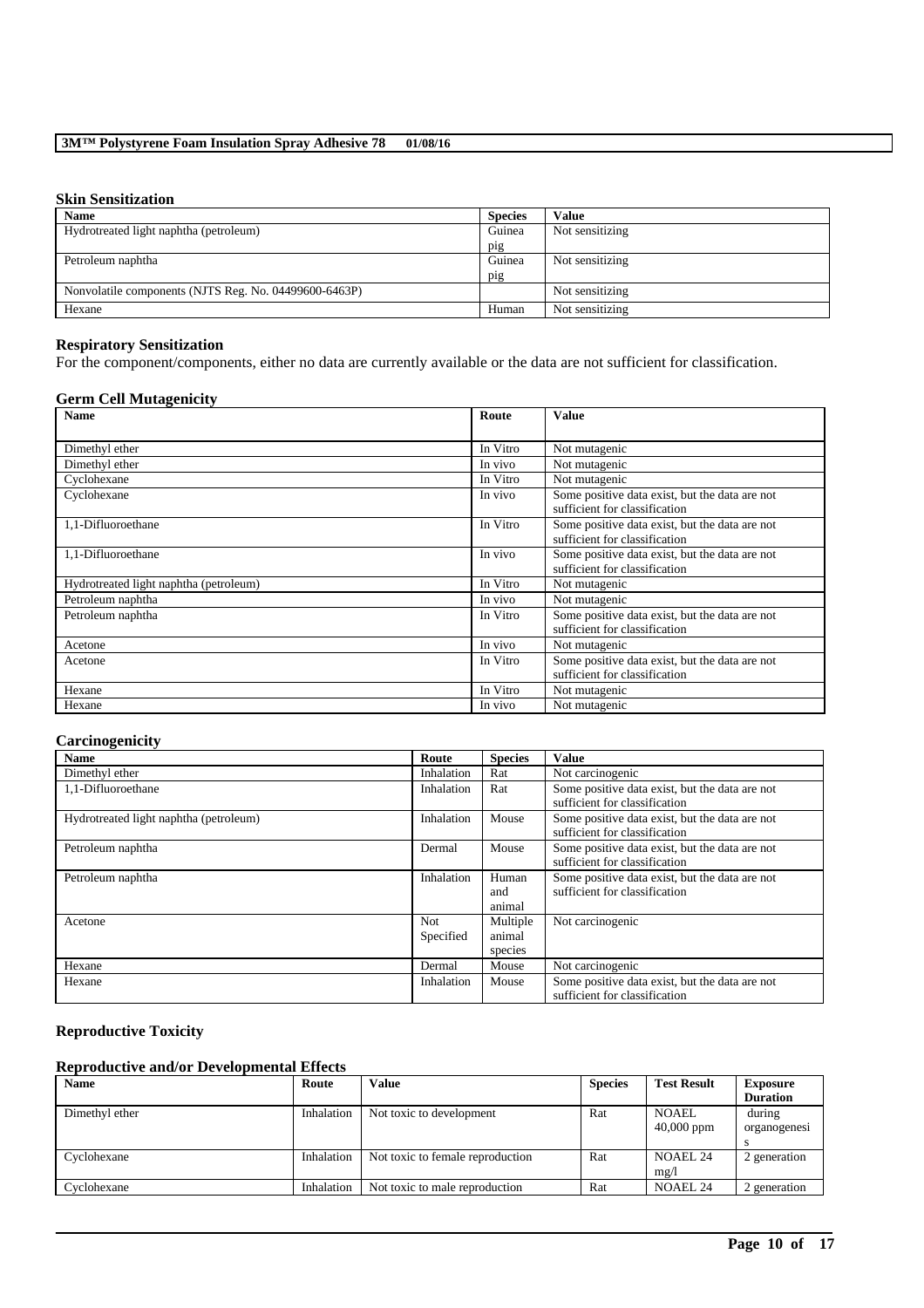|                    |            |                                                                                                      |       | mg/1                            |                             |
|--------------------|------------|------------------------------------------------------------------------------------------------------|-------|---------------------------------|-----------------------------|
| Cyclohexane        | Inhalation | Some positive developmental data exist,<br>but the data are not sufficient for<br>classification     | Rat   | NOAEL 6.9<br>mg/1               | 2 generation                |
| 1,1-Difluoroethane | Inhalation | Not toxic to development                                                                             | Rat   | NOAEL.<br>$50,000$ ppm          | during<br>organogenesi<br>S |
| Petroleum naphtha  | Inhalation | Not toxic to development                                                                             | Rat   | <b>NOAEL 2.4</b><br>mg/l        | during<br>organogenesi<br>s |
| Acetone            | Ingestion  | Some positive male reproductive data<br>exist, but the data are not sufficient for<br>classification | Rat   | <b>NOAEL 1,700</b><br>mg/kg/day | 13 weeks                    |
| Acetone            | Inhalation | Some positive developmental data exist,<br>but the data are not sufficient for<br>classification     | Rat   | <b>NOAEL 5.2</b><br>mg/1        | during<br>organogenesi<br>s |
| Hexane             | Ingestion  | Not toxic to development                                                                             | Mouse | <b>NOAEL 2,200</b><br>mg/kg/day | during<br>organogenesi<br>S |
| Hexane             | Inhalation | Some positive developmental data exist,<br>but the data are not sufficient for<br>classification     | Rat   | NOAEL 0.7<br>mg/l               | during<br>gestation         |
| Hexane             | Ingestion  | Toxic to male reproduction                                                                           | Rat   | <b>NOAEL 1,140</b><br>mg/kg/day | 90 days                     |
| Hexane             | Inhalation | Toxic to male reproduction                                                                           | Rat   | LOAEL 3.52<br>mg/1              | 28 days                     |

# **Target Organ(s)**

### **Specific Target Organ Toxicity - single exposure**

| <b>Name</b>                               | Route      | <b>Target Organ(s)</b>               | <b>Value</b>                                                                       | <b>Species</b>                    | <b>Test Result</b>            | <b>Exposure</b><br><b>Duration</b> |
|-------------------------------------------|------------|--------------------------------------|------------------------------------------------------------------------------------|-----------------------------------|-------------------------------|------------------------------------|
| Dimethyl ether                            | Inhalation | central nervous<br>system depression | May cause drowsiness or<br>dizziness                                               | Rat                               | <b>LOAEL</b><br>$10,000$ ppm  | 30 minutes                         |
| Dimethyl ether                            | Inhalation | cardiac sensitization                | Some positive data exist, but the<br>data are not sufficient for<br>classification | Dog                               | <b>NOAEL</b><br>100,000 ppm   | 5 minutes                          |
| Cyclohexane                               | Inhalation | central nervous<br>system depression | May cause drowsiness or<br>dizziness                                               | Human<br>and<br>animal            | <b>NOAEL Not</b><br>available |                                    |
| Cyclohexane                               | Inhalation | respiratory irritation               | Some positive data exist, but the<br>data are not sufficient for<br>classification | Human<br>and<br>animal            | <b>NOAEL Not</b><br>available |                                    |
| Cyclohexane                               | Ingestion  | central nervous<br>system depression | May cause drowsiness or<br>dizziness                                               | Professio<br>nal<br>judgeme<br>nt | <b>NOAEL Not</b><br>available |                                    |
| 1,1-Difluoroethane                        | Inhalation | cardiac sensitization                | Causes damage to organs                                                            | Human<br>and<br>animal            | <b>NOAEL Not</b><br>available | poisoning<br>and/or abuse          |
| 1,1-Difluoroethane                        | Inhalation | central nervous<br>system depression | May cause drowsiness or<br>dizziness                                               | Human<br>and<br>animal            | <b>NOAEL</b><br>100,000 ppm   |                                    |
| 1,1-Difluoroethane                        | Inhalation | respiratory irritation               | Some positive data exist, but the<br>data are not sufficient for<br>classification | Not<br>available                  | <b>NOAEL Not</b><br>available | not available                      |
| Hydrotreated light naphtha<br>(petroleum) | Inhalation | central nervous<br>system depression | May cause drowsiness or<br>dizziness                                               | Human<br>and<br>animal            | NOAEL Not<br>available        |                                    |
| Hydrotreated light naphtha<br>(petroleum) | Inhalation | respiratory irritation               | Some positive data exist, but the<br>data are not sufficient for<br>classification |                                   | <b>NOAEL Not</b><br>available |                                    |
| Hydrotreated light naphtha<br>(petroleum) | Ingestion  | central nervous<br>system depression | May cause drowsiness or<br>dizziness                                               | Professio<br>nal<br>judgeme<br>nt | NOAEL Not<br>available        |                                    |
| 2-Methylpentane                           | Inhalation | central nervous                      | May cause drowsiness or                                                            | Professio                         | <b>NOAEL Not</b>              |                                    |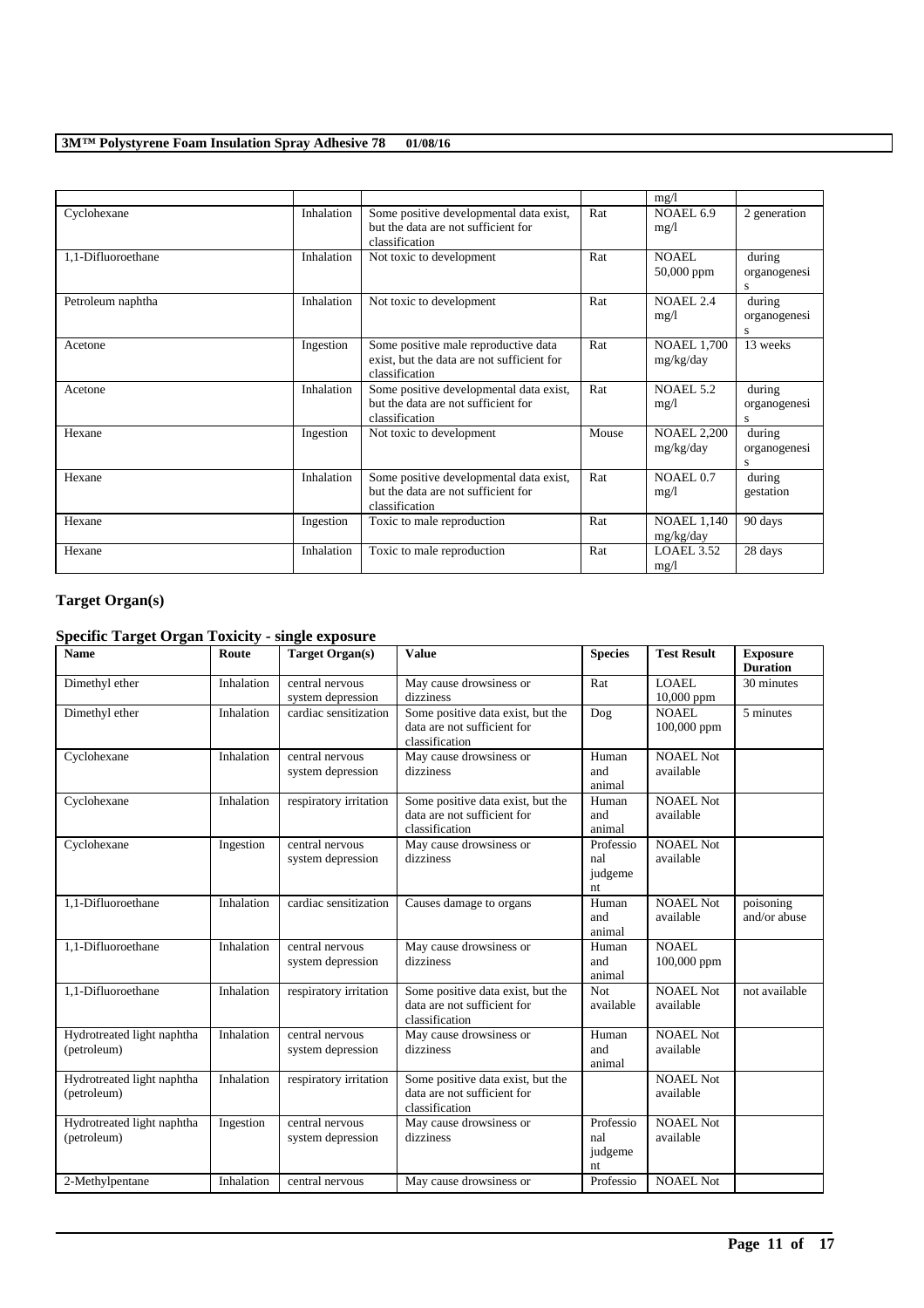|                    |            | system depression                    | dizziness                                                                          | nal<br>judgeme                    | available                     |                           |
|--------------------|------------|--------------------------------------|------------------------------------------------------------------------------------|-----------------------------------|-------------------------------|---------------------------|
|                    |            |                                      |                                                                                    | nt                                |                               |                           |
| 2-Methylpentane    | Inhalation | respiratory irritation               | Some positive data exist, but the<br>data are not sufficient for<br>classification |                                   | <b>NOAEL Not</b><br>available |                           |
| 2-Methylpentane    | Inhalation | cardiac sensitization                | Some positive data exist, but the<br>data are not sufficient for<br>classification | Dog                               | <b>NOAEL Not</b><br>available |                           |
| 2-Methylpentane    | Ingestion  | central nervous<br>system depression | May cause drowsiness or<br>dizziness                                               | Professio<br>nal<br>judgeme<br>nt | <b>NOAEL Not</b><br>available |                           |
| Petroleum naphtha  | Inhalation | central nervous<br>system depression | May cause drowsiness or<br>dizziness                                               | Human<br>and<br>animal            | <b>NOAEL Not</b><br>available |                           |
| Petroleum naphtha  | Inhalation | respiratory irritation               | Some positive data exist, but the<br>data are not sufficient for<br>classification |                                   | <b>NOAEL Not</b><br>available |                           |
| Petroleum naphtha  | Inhalation | nervous system                       | Some positive data exist, but the<br>data are not sufficient for<br>classification | Dog                               | NOAEL 6.5<br>mg/1             | 4 hours                   |
| Petroleum naphtha  | Ingestion  | central nervous<br>system depression | May cause drowsiness or<br>dizziness                                               | Professio<br>nal<br>judgeme<br>nt | <b>NOAEL Not</b><br>available |                           |
| 3-Methylpentane    | Inhalation | central nervous<br>system depression | May cause drowsiness or<br>dizziness                                               | Professio<br>nal<br>judgeme<br>nt | <b>NOAEL Not</b><br>available |                           |
| 3-Methylpentane    | Inhalation | respiratory irritation               | Some positive data exist, but the<br>data are not sufficient for<br>classification |                                   | <b>NOAEL Not</b><br>available |                           |
| 3-Methylpentane    | Inhalation | cardiac sensitization                | Some positive data exist, but the<br>data are not sufficient for<br>classification | Dog                               | <b>NOAEL Not</b><br>available |                           |
| 3-Methylpentane    | Ingestion  | central nervous<br>system depression | May cause drowsiness or<br>dizziness                                               | Professio<br>nal<br>judgeme<br>nt | <b>NOAEL Not</b><br>available |                           |
| Acetone            | Inhalation | central nervous<br>system depression | May cause drowsiness or<br>dizziness                                               | Human                             | <b>NOAEL Not</b><br>available |                           |
| Acetone            | Inhalation | respiratory irritation               | Some positive data exist, but the<br>data are not sufficient for<br>classification | Human                             | <b>NOAEL Not</b><br>available |                           |
| Acetone            | Inhalation | immune system                        | Some positive data exist, but the<br>data are not sufficient for<br>classification | Human                             | <b>NOAEL 1.19</b><br>mg/1     | 6 hours                   |
| Acetone            | Inhalation | liver                                | Some positive data exist, but the<br>data are not sufficient for<br>classification | Guinea<br>pig                     | <b>NOAEL Not</b><br>available |                           |
| Acetone            | Ingestion  | central nervous<br>system depression | May cause drowsiness or<br>dizziness                                               | Human                             | <b>NOAEL Not</b><br>available | poisoning<br>and/or abuse |
| 2,3-Dimethylbutane | Inhalation | central nervous<br>system depression | May cause drowsiness or<br>dizziness                                               | Professio<br>nal<br>judgeme<br>nt | <b>NOAEL Not</b><br>available |                           |
| 2,3-Dimethylbutane | Inhalation | respiratory irritation               | Some positive data exist, but the<br>data are not sufficient for<br>classification |                                   | <b>NOAEL Not</b><br>available |                           |
| 2,3-Dimethylbutane | Inhalation | cardiac sensitization                | Some positive data exist, but the<br>data are not sufficient for<br>classification | Dog                               | <b>NOAEL Not</b><br>available |                           |
| 2,3-Dimethylbutane | Ingestion  | central nervous<br>system depression | May cause drowsiness or<br>dizziness                                               | Professio<br>nal<br>judgeme<br>nt | <b>NOAEL Not</b><br>available |                           |
| Neohexane          | Inhalation | central nervous                      | May cause drowsiness or                                                            | Professio                         | <b>NOAEL Not</b>              |                           |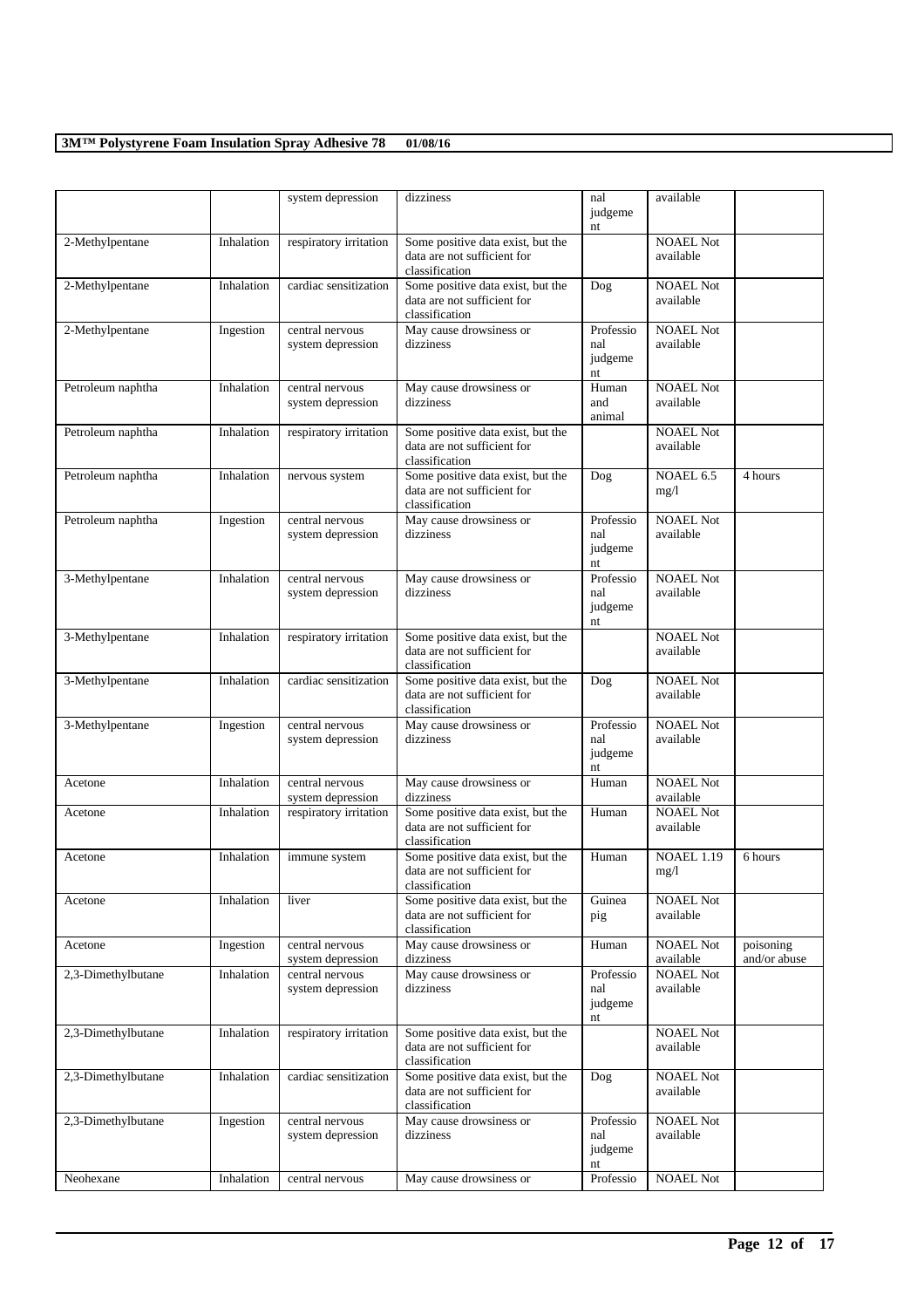|           |            | system depression                    | dizziness                                                                          | nal<br>judgeme<br>nt              | available                     |               |
|-----------|------------|--------------------------------------|------------------------------------------------------------------------------------|-----------------------------------|-------------------------------|---------------|
| Neohexane | Inhalation | respiratory irritation               | Some positive data exist, but the<br>data are not sufficient for<br>classification |                                   | <b>NOAEL Not</b><br>available |               |
| Neohexane | Inhalation | cardiac sensitization                | Some positive data exist, but the<br>data are not sufficient for<br>classification | Dog                               | <b>NOAEL Not</b><br>available |               |
| Neohexane | Ingestion  | central nervous<br>system depression | May cause drowsiness or<br>dizziness                                               | Professio<br>nal<br>judgeme<br>nt | <b>NOAEL Not</b><br>available |               |
| Hexane    | Inhalation | central nervous<br>system depression | May cause drowsiness or<br>dizziness                                               | Human                             | <b>NOAEL Not</b><br>available | not available |
| Hexane    | Inhalation | respiratory irritation               | Some positive data exist, but the<br>data are not sufficient for<br>classification | Rabbit                            | <b>NOAEL Not</b><br>available | 8 hours       |
| Hexane    | Inhalation | respiratory system                   | Some positive data exist, but the<br>data are not sufficient for<br>classification | Rat                               | <b>NOAEL 24.6</b><br>mg/1     | 8 hours       |

# **Specific Target Organ Toxicity - repeated exposure**

| Name               | Route      | <b>Target Organ(s)</b>                                                     | <b>Value</b>                                                                       | <b>Species</b>                | <b>Test Result</b>            | <b>Exposure</b><br><b>Duration</b> |
|--------------------|------------|----------------------------------------------------------------------------|------------------------------------------------------------------------------------|-------------------------------|-------------------------------|------------------------------------|
| Dimethyl ether     | Inhalation | hematopoietic<br>system                                                    | Some positive data exist, but the<br>data are not sufficient for<br>classification | Rat                           | <b>NOAEL</b><br>25,000 ppm    | 2 years                            |
| Dimethyl ether     | Inhalation | liver                                                                      | Some positive data exist, but the<br>data are not sufficient for<br>classification | Rat                           | <b>NOAEL</b><br>20,000 ppm    | 30 weeks                           |
| Cyclohexane        | Inhalation | liver                                                                      | Some positive data exist, but the<br>data are not sufficient for<br>classification | Rat                           | NOAEL <sub>24</sub><br>mg/l   | 90 days                            |
| Cyclohexane        | Inhalation | auditory system                                                            | Some positive data exist, but the<br>data are not sufficient for<br>classification | Rat                           | NOAEL 1.7<br>mg/1             | 90 days                            |
| Cyclohexane        | Inhalation | kidney and/or<br>bladder                                                   | Some positive data exist, but the<br>data are not sufficient for<br>classification | Rabbit                        | <b>NOAEL 2.7</b><br>mg/1      | 10 weeks                           |
| Cyclohexane        | Inhalation | hematopoietic<br>system                                                    | Some positive data exist, but the<br>data are not sufficient for<br>classification | Mouse                         | <b>NOAEL 24</b><br>mg/1       | 14 weeks                           |
| Cyclohexane        | Inhalation | peripheral nervous<br>system                                               | All data are negative                                                              | Rat                           | <b>NOAEL 8.6</b><br>mg/1      | 30 weeks                           |
| 1.1-Difluoroethane | Inhalation | hematopoietic<br>system   kidney<br>and/or bladder  <br>respiratory system | Some positive data exist, but the<br>data are not sufficient for<br>classification | Rat                           | <b>NOAEL</b><br>25,000 ppm    | 2 years                            |
| 2-Methylpentane    | Inhalation | peripheral nervous<br>system                                               | All data are negative                                                              | Rat                           | NOAEL 5.3<br>mg/1             | 14 weeks                           |
| 2-Methylpentane    | Ingestion  | peripheral nervous<br>system                                               | Some positive data exist, but the<br>data are not sufficient for<br>classification | Rat                           | <b>NOAEL Not</b><br>available | 8 weeks                            |
| 2-Methylpentane    | Ingestion  | kidney and/or<br>bladder                                                   | Some positive data exist, but the<br>data are not sufficient for<br>classification | Rat                           | <b>LOAEL</b><br>$2,000$ mg/kg | 28 days                            |
| Petroleum naphtha  | Inhalation | nervous system                                                             | Some positive data exist, but the<br>data are not sufficient for<br>classification | Rat                           | LOAEL 4.6<br>mg/l             | 6 months                           |
| Petroleum naphtha  | Inhalation | kidney and/or<br>bladder                                                   | Some positive data exist, but the<br>data are not sufficient for<br>classification | Rat                           | LOAEL 1.9<br>mg/1             | 13 weeks                           |
| Petroleum naphtha  | Inhalation | respiratory system                                                         | Some positive data exist, but the<br>data are not sufficient for<br>classification | Multiple<br>animal<br>species | NOAEL 0.6<br>mg/1             | 90 days                            |
| Petroleum naphtha  | Inhalation | bone, teeth, nails,                                                        | All data are negative                                                              | Rat                           | NOAEL 5.6                     | 12 weeks                           |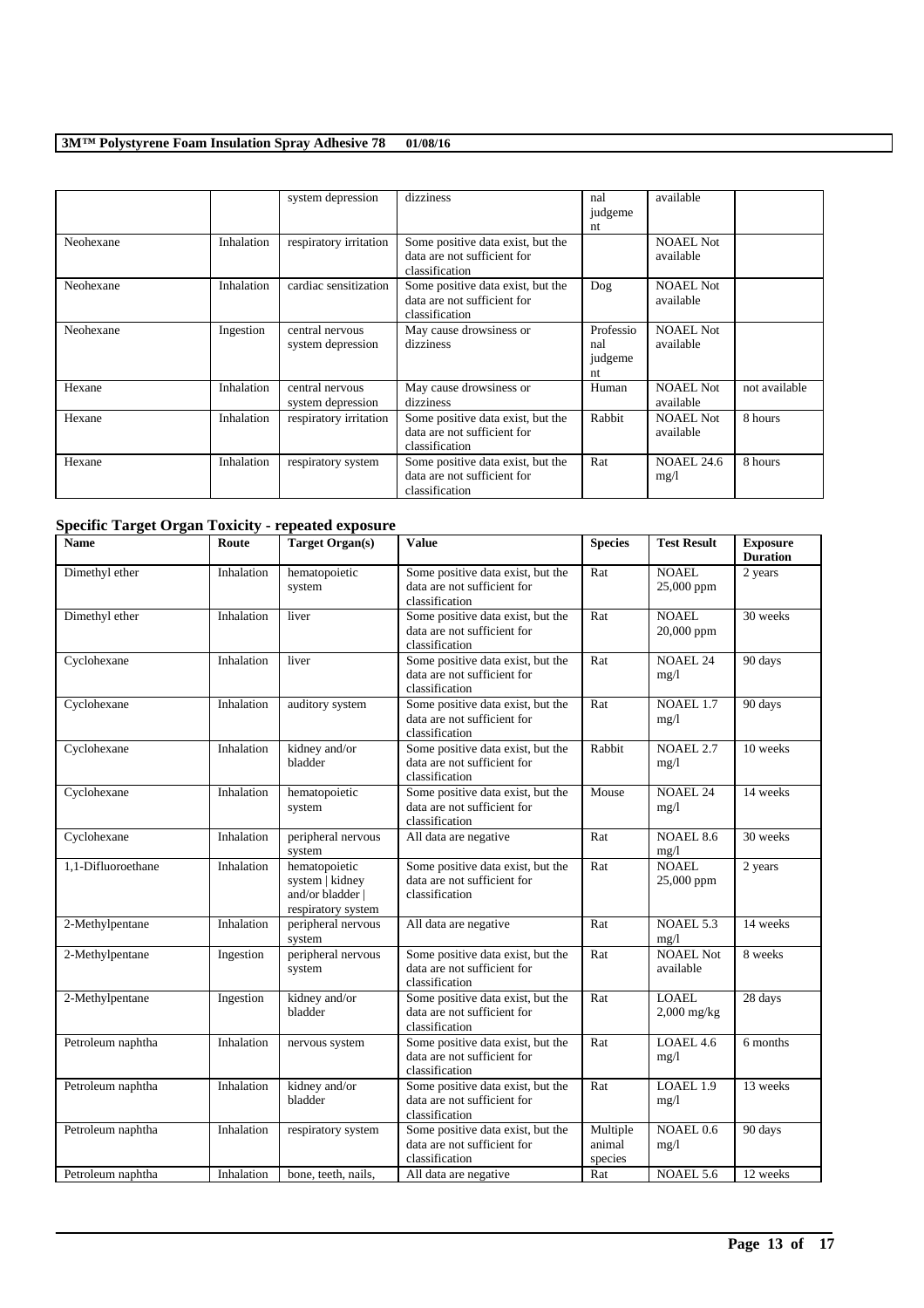|                    |            | and/or hair   blood  <br>liver   muscles  |                                                                                    |                               | mg/1                                |                          |
|--------------------|------------|-------------------------------------------|------------------------------------------------------------------------------------|-------------------------------|-------------------------------------|--------------------------|
| Petroleum naphtha  | Inhalation | heart                                     | All data are negative                                                              | Multiple<br>animal<br>species | NOAEL 1.3<br>mg/1                   | 90 days                  |
| 3-Methylpentane    | Inhalation | peripheral nervous<br>system              | All data are negative                                                              | Rat                           | NOAEL 5.3<br>mg/1                   | 14 weeks                 |
| 3-Methylpentane    | Ingestion  | peripheral nervous<br>system              | Some positive data exist, but the<br>data are not sufficient for<br>classification | Rat                           | <b>NOAEL Not</b><br>available       | 8 weeks                  |
| 3-Methylpentane    | Ingestion  | kidney and/or<br>bladder                  | Some positive data exist, but the<br>data are not sufficient for<br>classification | Rat                           | <b>LOAEL</b><br>$2,000$ mg/kg       | 28 days                  |
| Acetone            | Dermal     | eyes                                      | Some positive data exist, but the<br>data are not sufficient for<br>classification | Guinea<br>pig                 | <b>NOAEL Not</b><br>available       | 3 weeks                  |
| Acetone            | Inhalation | hematopoietic<br>system                   | Some positive data exist, but the<br>data are not sufficient for<br>classification | Human                         | NOAEL <sub>3</sub><br>mg/1          | 6 weeks                  |
| Acetone            | Inhalation | immune system                             | Some positive data exist, but the<br>data are not sufficient for<br>classification | Human                         | <b>NOAEL 1.19</b><br>mg/1           | 6 days                   |
| Acetone            | Inhalation | kidney and/or<br>bladder                  | Some positive data exist, but the<br>data are not sufficient for<br>classification | Guinea<br>pig                 | NOAEL 119<br>mg/1                   | not available            |
| Acetone            | Inhalation | heart   liver                             | All data are negative                                                              | Rat                           | <b>NOAEL 45</b><br>mg/1             | 8 weeks                  |
| Acetone            | Ingestion  | kidney and/or<br>bladder                  | Some positive data exist, but the<br>data are not sufficient for<br>classification | Rat                           | <b>NOAEL 900</b><br>mg/kg/day       | 13 weeks                 |
| Acetone            | Ingestion  | heart                                     | Some positive data exist, but the<br>data are not sufficient for<br>classification | Rat                           | <b>NOAEL</b><br>2,500<br>mg/kg/day  | 13 weeks                 |
| Acetone            | Ingestion  | hematopoietic<br>system                   | Some positive data exist, but the<br>data are not sufficient for<br>classification | Rat                           | <b>NOAEL 200</b><br>mg/kg/day       | 13 weeks                 |
| Acetone            | Ingestion  | liver                                     | Some positive data exist, but the<br>data are not sufficient for<br>classification | Mouse                         | <b>NOAEL</b><br>3,896<br>mg/kg/day  | 14 days                  |
| Acetone            | Ingestion  | eyes                                      | All data are negative                                                              | Rat                           | <b>NOAEL</b><br>3,400<br>mg/kg/day  | 13 weeks                 |
| Acetone            | Ingestion  | respiratory system                        | All data are negative                                                              | Rat                           | <b>NOAEL</b><br>2,500<br>mg/kg/day  | 13 weeks                 |
| Acetone            | Ingestion  | muscles                                   | All data are negative                                                              | Rat                           | <b>NOAEL</b><br>$2,500$ mg/kg       | 13 weeks                 |
| Acetone            | Ingestion  | skin   bone, teeth,<br>nails, and/or hair | All data are negative                                                              | Mouse                         | <b>NOAEL</b><br>11,298<br>mg/kg/day | 13 weeks                 |
| 2,3-Dimethylbutane | Inhalation | peripheral nervous<br>system              | All data are negative                                                              | Rat                           | NOAEL 5.3<br>mg/1                   | 14 weeks                 |
| 2,3-Dimethylbutane | Ingestion  | peripheral nervous<br>system              | Some positive data exist, but the<br>data are not sufficient for<br>classification | Rat                           | <b>NOAEL Not</b><br>available       | 8 weeks                  |
| 2,3-Dimethylbutane | Ingestion  | kidney and/or<br>bladder                  | Some positive data exist, but the<br>data are not sufficient for<br>classification | Rat                           | <b>LOAEL</b><br>$2,000$ mg/kg       | 28 days                  |
| Neohexane          | Inhalation | peripheral nervous<br>system              | All data are negative                                                              | Rat                           | NOAEL 5.3<br>mg/1                   | 14 weeks                 |
| Neohexane          | Ingestion  | peripheral nervous<br>system              | Some positive data exist, but the<br>data are not sufficient for<br>classification | Rat                           | <b>NOAEL Not</b><br>available       | 8 weeks                  |
| Neohexane          | Ingestion  | kidney and/or<br>bladder                  | Some positive data exist, but the<br>data are not sufficient for<br>classification | Rat                           | <b>LOAEL</b><br>$2,000$ mg/kg       | 28 days                  |
| Hexane             | Inhalation | peripheral nervous<br>system              | Causes damage to organs through<br>prolonged or repeated exposure                  | Human                         | <b>NOAEL Not</b><br>available       | occupational<br>exposure |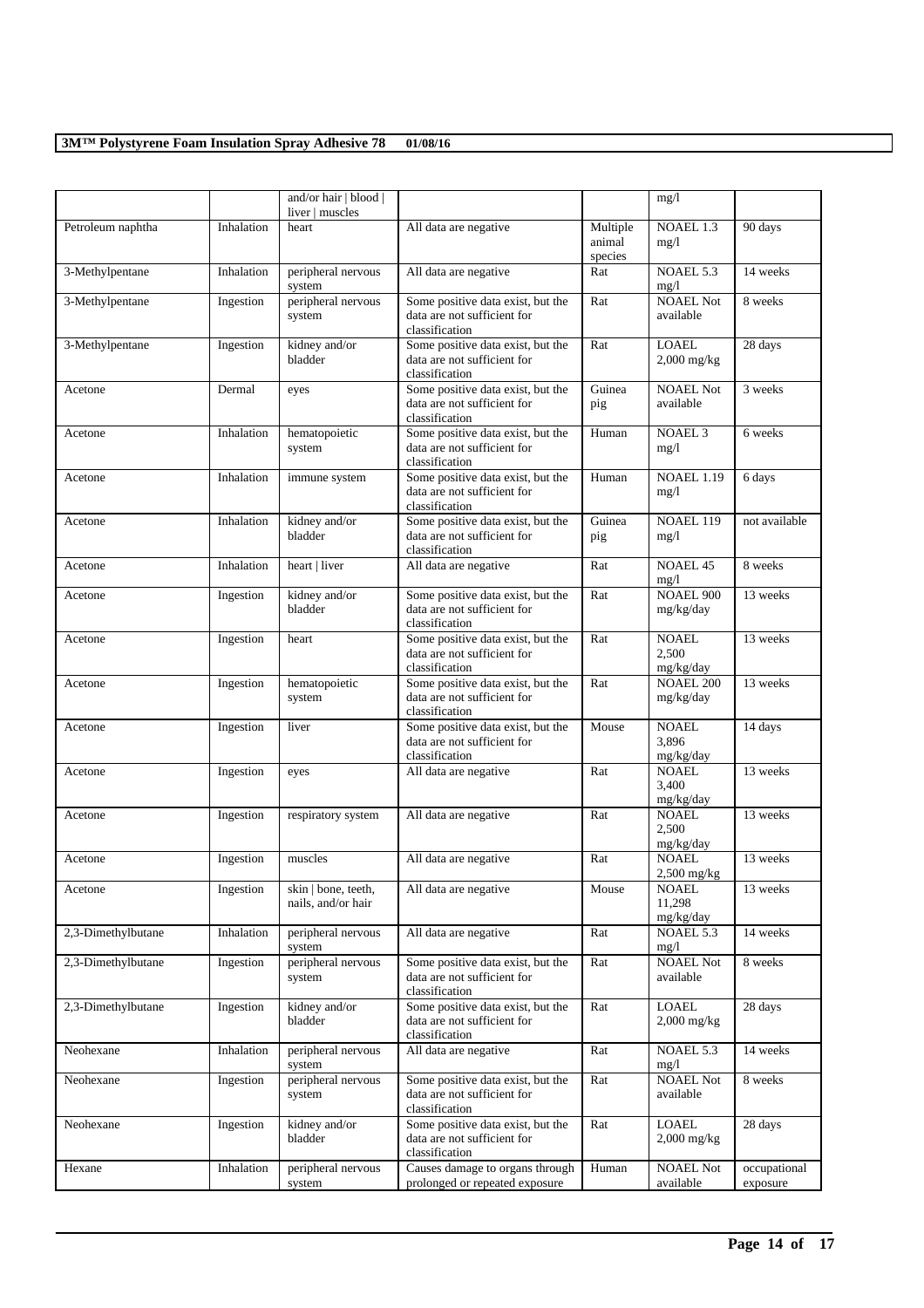| Hexane | Inhalation | respiratory system                                                                                     | Some positive data exist, but the<br>data are not sufficient for<br>classification | Mouse | <b>LOAEL 1.76</b><br>mg/1     | 13 weeks                 |
|--------|------------|--------------------------------------------------------------------------------------------------------|------------------------------------------------------------------------------------|-------|-------------------------------|--------------------------|
| Hexane | Inhalation | liver                                                                                                  | Some positive data exist, but the<br>data are not sufficient for<br>classification | Rat   | <b>NOAEL Not</b><br>available | 6 months                 |
| Hexane | Inhalation | kidney and/or<br>bladder                                                                               | Some positive data exist, but the<br>data are not sufficient for<br>classification | Rat   | LOAEL 1.76<br>mg/1            | 6 months                 |
| Hexane | Inhalation | hematopoietic<br>system                                                                                | Some positive data exist, but the<br>data are not sufficient for<br>classification | Mouse | <b>NOAEL 35.2</b><br>mg/1     | 13 weeks                 |
| Hexane | Inhalation | auditory system  <br>immune system  <br>eyes                                                           | Some positive data exist, but the<br>data are not sufficient for<br>classification | Human | <b>NOAEL Not</b><br>available | occupational<br>exposure |
| Hexane | Inhalation | heart   skin  <br>endocrine system                                                                     | All data are negative                                                              | Rat   | <b>NOAEL 1.76</b><br>mg/l     | 6 months                 |
| Hexane | Ingestion  | peripheral nervous<br>system                                                                           | Some positive data exist, but the<br>data are not sufficient for<br>classification | Rat   | NOAEL.<br>1,140<br>mg/kg/day  | 90 days                  |
| Hexane | Ingestion  | endocrine system  <br>hematopoietic<br>system   liver  <br>immune system  <br>kidney and/or<br>bladder | Some positive data exist, but the<br>data are not sufficient for<br>classification | Rat   | NOAEL Not<br>available        | 13 weeks                 |

### **Aspiration Hazard**

| <b>Name</b>                            | <b>Value</b>      |
|----------------------------------------|-------------------|
| Cyclohexane                            | Aspiration hazard |
| Hydrotreated light naphtha (petroleum) | Aspiration hazard |
| 2-Methylpentane                        | Aspiration hazard |
| Petroleum naphtha                      | Aspiration hazard |
| 3-Methylpentane                        | Aspiration hazard |
| 2,3-Dimethylbutane                     | Aspiration hazard |
| Neohexane                              | Aspiration hazard |
| Hexane                                 | Aspiration hazard |

**Please contact the address or phone number listed on the first page of the SDS for additional toxicological information on this material and/or its components.**

# **SECTION 12: Ecological information**

### **Ecotoxicological information**

Please contact the address or phone number listed on the first page of the SDS for additional ecotoxicological information on this material and/or its components.

### **Chemical fate information**

Please contact the address or phone number listed on the first page of the SDS for additional chemical fate information on this material and/or its components.

# **SECTION 13: Disposal considerations**

### **13.1. Disposal methods**

Dispose of contents/ container in accordance with the local/regional/national/international regulations.

Incinerate in a permitted waste incineration facility. Facility must be capable of handling aerosol cans. As a disposal alternative, utilize an acceptable permitted waste disposal facility. Empty drums/barrels/containers used for transporting and handling hazardous chemicals (chemical substances/mixtures/preparations classified as Hazardous as per applicable regulations) shall be considered, stored, treated & disposed of as hazardous wastes unless otherwise defined by applicable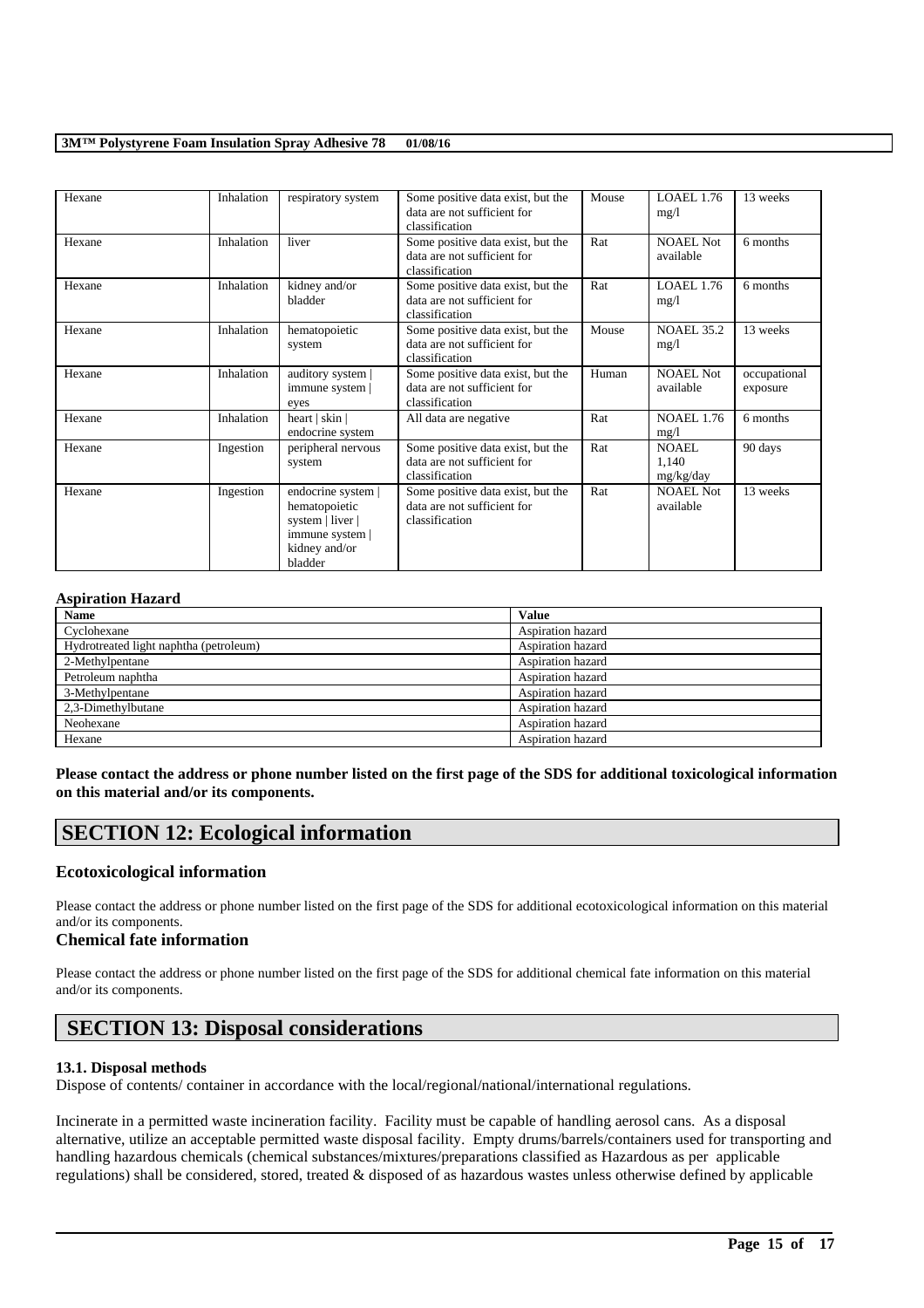waste regulations. Consult with the respective regulating authorities to determine the available treatment and disposal facilities.

**EPA Hazardous Waste Number (RCRA):** D001 (Ignitable)

# **SECTION 14: Transport Information**

For Transport Information, please visit http://3M.com/Transportinfo or call 1-800-364-3577 or 651-737-6501.

## **SECTION 15: Regulatory information**

**15.1. US Federal Regulations**

Contact 3M for more information.

### **311/312 Hazard Categories:**

Fire Hazard - Yes Pressure Hazard - Yes Reactivity Hazard - No Immediate Hazard - Yes Delayed Hazard - Yes

### **Section 313 Toxic Chemicals subject to the reporting requirements of that section and 40 CFR part 372 (EPCRA):**

| Ingredient  | C.A.S. No | $\%$ by Wt           |
|-------------|-----------|----------------------|
| Cyclohexane | 110-82-7  | Trade Secret 10 - 20 |

### **15.2. State Regulations**

Contact 3M for more information.

### **15.3. Chemical Inventories**

The components of this product are in compliance with the chemical notification requirements of TSCA.

Contact 3M for more information.

### **15.4. International Regulations**

Contact 3M for more information.

**This SDS has been prepared to meet the U.S. OSHA Hazard Communication Standard, 29 CFR 1910.1200.**

## **SECTION 16: Other information**

### **NFPA Hazard Classification Health:** 2 **Flammability:** 4 **Instability:** 0 **Special Hazards:** None **Aerosol Storage Code:** 3

National Fire Protection Association (NFPA) hazard ratings are designed for use by emergency response personnel to address the hazards that are presented by short-term, acute exposure to a material under conditions of fire, spill, or similar emergencies. Hazard ratings are primarily based on the inherent physical and toxic properties of the material but also include the toxic properties of combustion or decomposition products that are known to be generated in significant quantities.

| <b>Document Group:</b> | 16-5983-8 | <b>Version Number:</b>  | 13.01    |
|------------------------|-----------|-------------------------|----------|
| <b>Issue Date:</b>     | 01/08/16  | <b>Supercedes Date:</b> | 05/05/15 |

DISCLAIMER: The information in this Safety Data Sheet (SDS) is believed to be correct as of the date issued. 3M MAKES